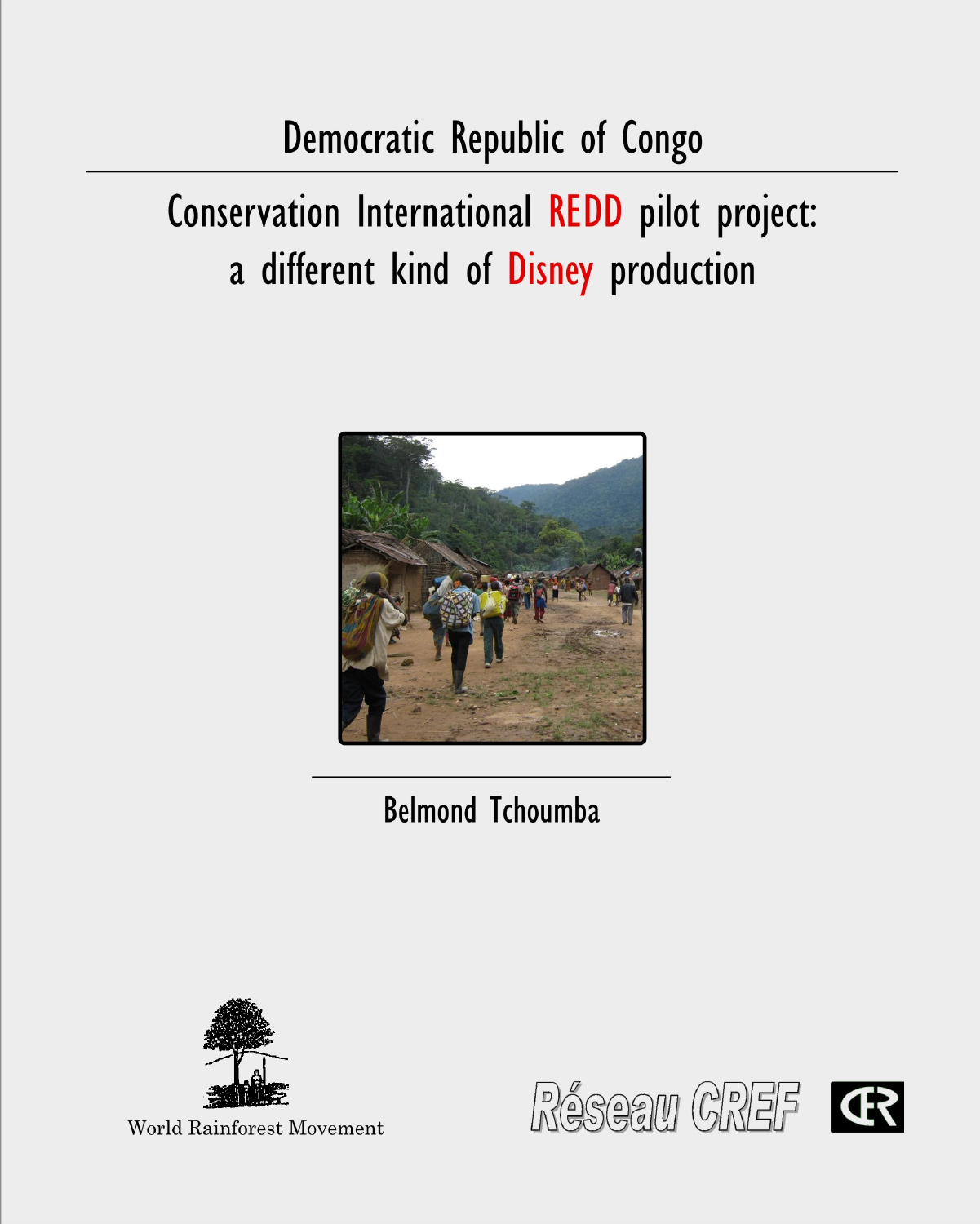# **Democratic Republic of Congo Conservation International REDD pilot project: a different kind of Disney production**

Belmond Tchoumba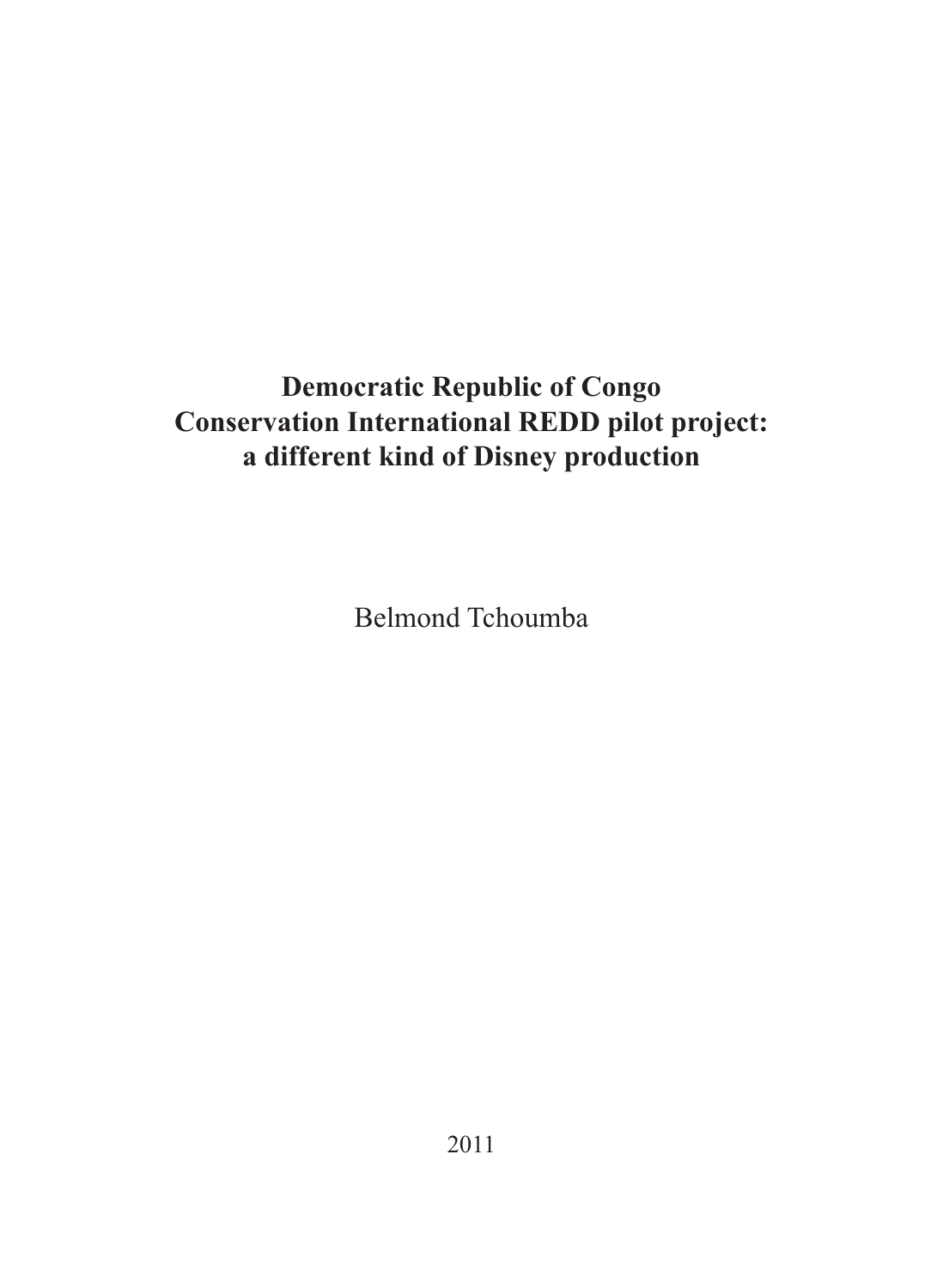Author: Belmond Tchoumba, CRAFE (Cercle de reflexion et d'action pour la foresterie communautaire et la justice environnementale). General Coordination: Winnie Overbeek Edition: Larry Lohmann and Sarah Sexton Cover design: Flavio Pazos Translation into English: Lori Nordstrom

Photographs: Rousseau Kisuba Muliro (photos de Walikali), Winnie Overbeek (photos de Lubero)

© World Rainforest Movement Maldonado 1858, Montevideo, Uruguay ph.: +598 2 413 2989, fax: +598 2 410 0985 e-mail: wrm@wrm.org.uy website: http://www.wrm.org.uy

The study «DEMOCRATIC REPUBLIC OF CONGO. Conservation International REDD pilot project: a different kind of Disney production» is a joint publication of WRM and Réseau Cref.

The contents of this publication can be reproduced totally or partially without prior authorisation. However, the World Rainforest Movement should be duly accredited and notified of any reproduction.

Published in October 2011

Impreso en Mastergraf Dep. Leg. 357.183

ISBN: 978-9974-8030-9-1

This publication was made possible with support from OXFAM-NOVIB (the Netherlands) and the Swedish Society for Nature Conservation (SSNC). The opinions expressed in this book do not necessarily reflect the points of view of SSNC or OXFAM-Novib.



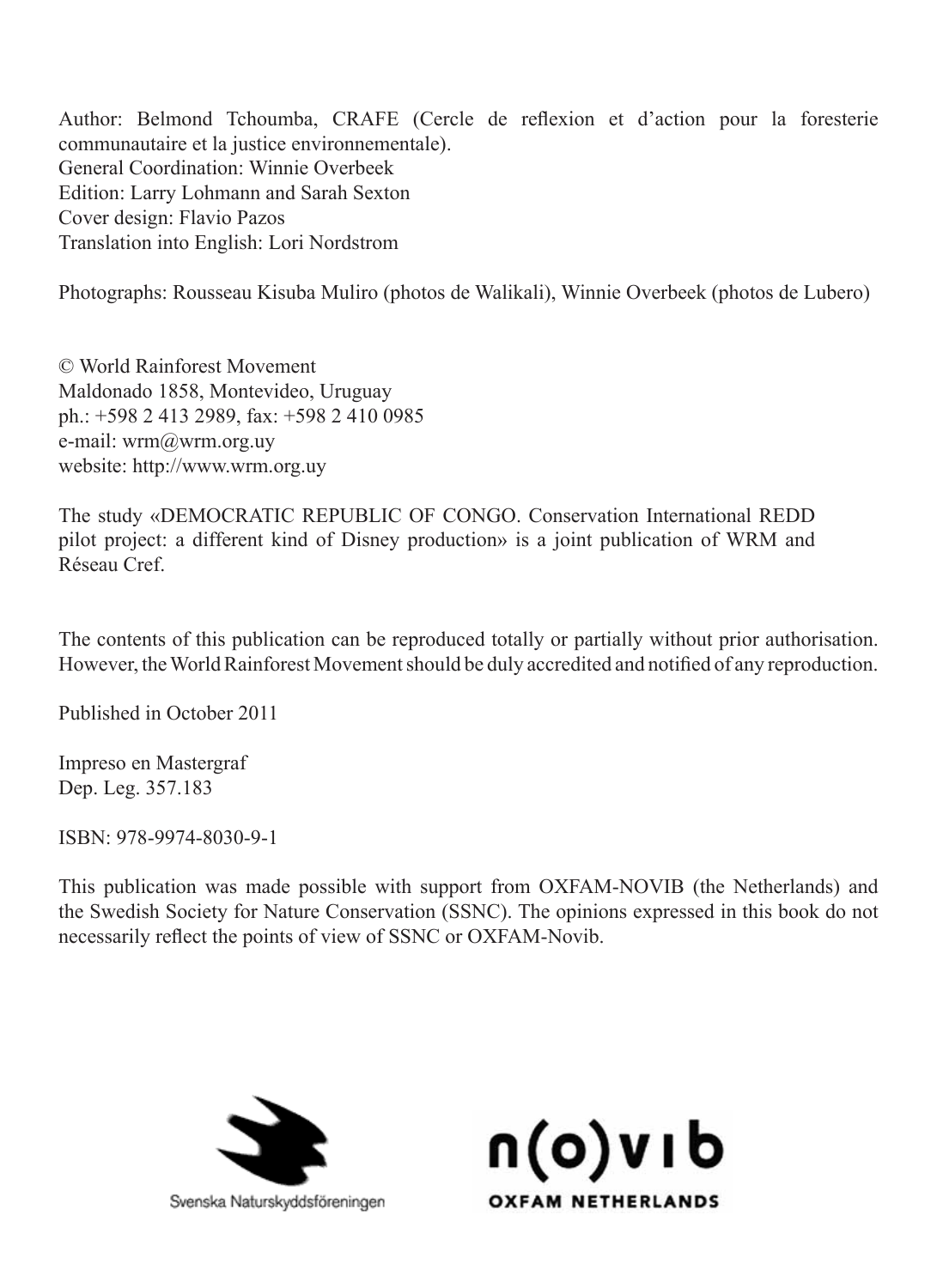# **Democratic Republic of Congo Conservation International REDD pilot project: a different kind of Disney production**

Belmond Tchoumba



World Rainforest Movement

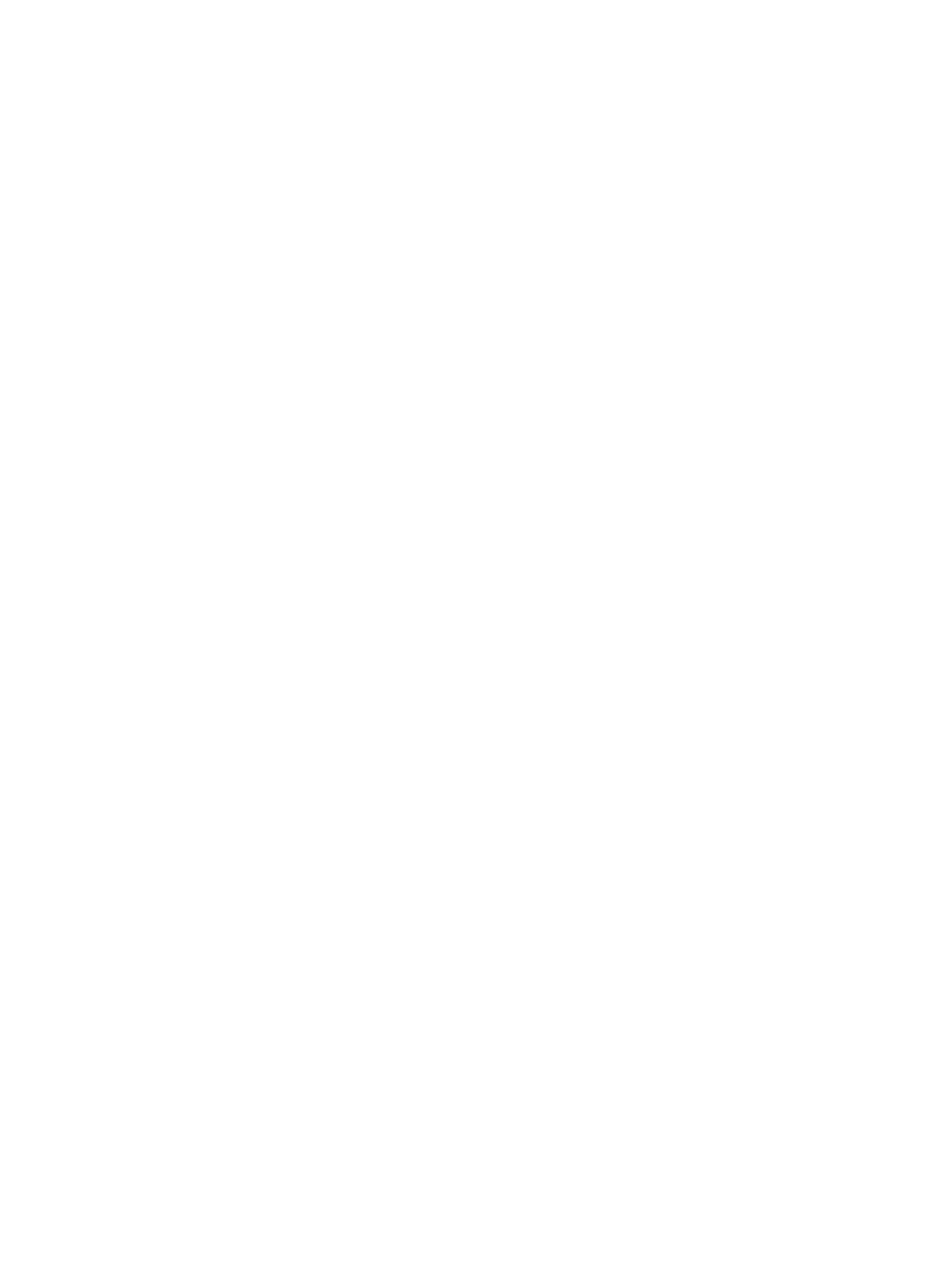# **CONTENTS**

|    |                                                | $\tau$                     |
|----|------------------------------------------------|----------------------------|
|    |                                                | 9                          |
|    |                                                | 11                         |
| 1. |                                                | 12                         |
| 2. | Forest tenure marked by the predominance       | 14                         |
| 3. |                                                | 17                         |
| 4. | <b>Presentation of the project: First REDD</b> | 20                         |
|    |                                                | 21<br>22                   |
| 5. | From gorilla conservation to the carbon market | 26                         |
| 6. |                                                | 27                         |
|    | $\bullet$                                      | 28<br>29<br>30<br>31<br>32 |
|    |                                                | 33                         |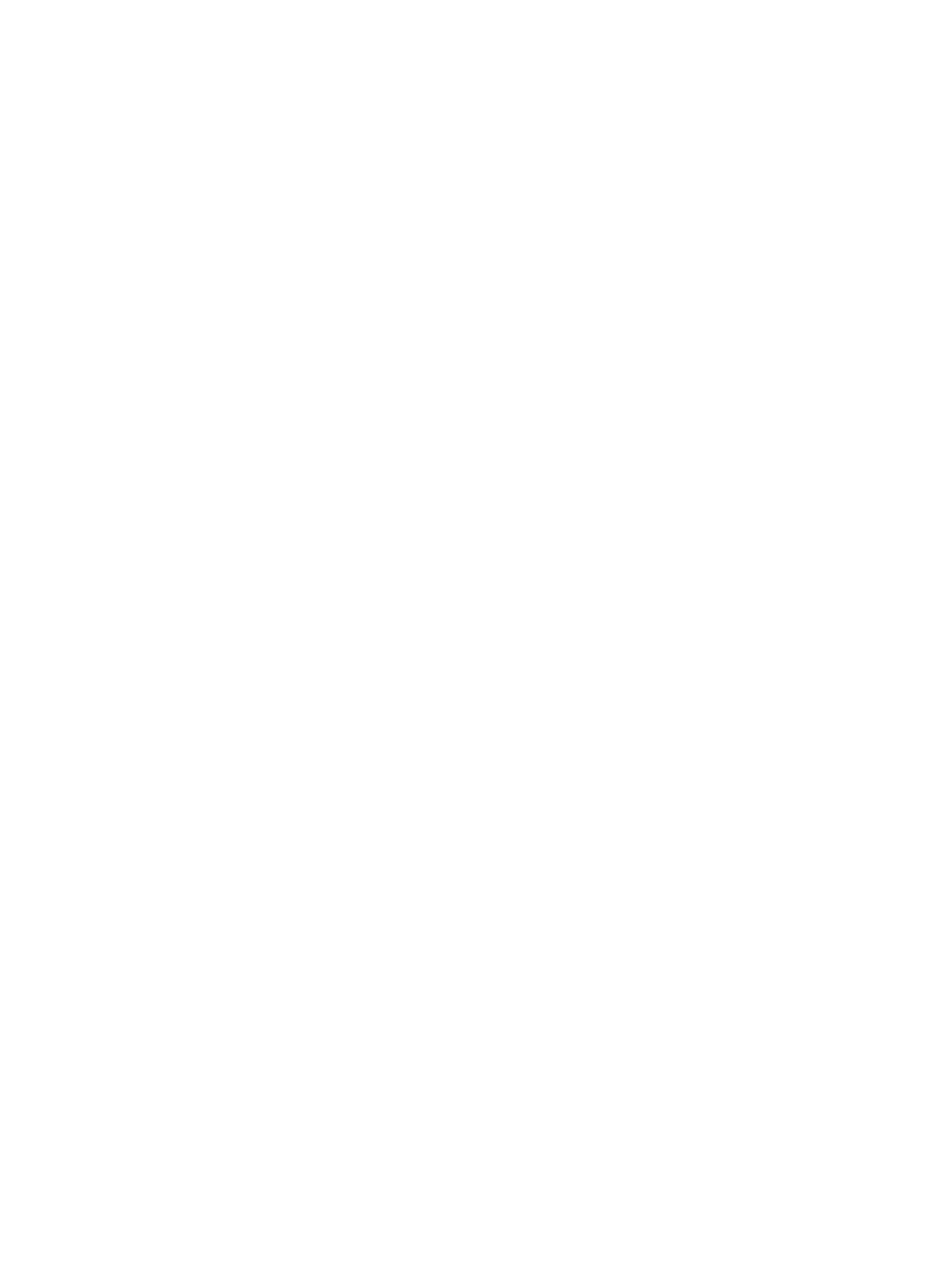### **Foreword**

Over the last years, forests have once again earned a prominent place on the international agenda. But this renewed emphasis has emerged in a very particular way: through discussions over the best way to conserve the carbon stored in forests. The goal of reducing carbon emissions from deforestation and forest degradation has led to the development of policies at international climate conferences that have come to stress a term that is rather strange and difficult to understand for many: REDD or, more recently, REDD+.

Although efforts to combat and reduce deforestation are admirable, the fact that these efforts focus primarily on the carbon stored in forests and REDD+ mechanisms makes it clear from the beginning that they will not place any priority on the forest communities and their problems. Nor will they consider the crucial role played by forests in the conservation of most of the world's biodiversity and water resources. REDD+ represents a limited vision of the problem of deforestation that serves the interests of major polluters in the industrialized countries by helping them to avoid the need to change their polluting ways.

What's more, REDD+ is creating more problems for forest peoples, particularly in relation to their land rights and traditional use of forests for their survival. For this reason, WRM decided to take a closer look at one of the several pilot projects that are being implemented in different countries. This report reflects on one of these pilot projects in the Democratic Republic of Congo, aiming to learn more about the views and experiences of the communities who are directly affected. From the present study, it becomes clear that they face serious problems.

After more than five years of following international discussions involving governments, NGOs, researchers, corporations, consulting firms, banks, etc., and reading reports on REDD pilot projects – which are meant to be model experiences that serve as examples to be followed – there is one question that comes to mind: is it possible to "fix" the problems of the REDD+ mechanism, on which enormous amounts of resources continue to be spent for meetings, consultations, conferences and projects?

We believe that the current situation demonstrates more than ever the need to pursue other paths beyond REDD+. First of all, it is crucial to update and analyze the direct and indirect causes of deforestation, both within each individual country and at the international level. This has been scarcely and insufficiently addressed in recent years and without the indispensable participation of the peoples who live in the forests and the organizations who work directly with them on the issue of deforestation.

Second, it is essential to recognize the contribution of forest peoples to the conservation of forests, something that the promoters of REDD+ projects fail to do, because as far as they are concerned, the presence of communities in the forests represents a "problem". This is because, according to the project promoters, the use of the forests by local communities compromises the calculations of the amount of carbon that specialists in the matter estimate to be stored in a determined area of forest involved in a REDD project. What we have observed in practice is a more or less explicit policy of prohibiting communities from access to the forests that they have traditionally used.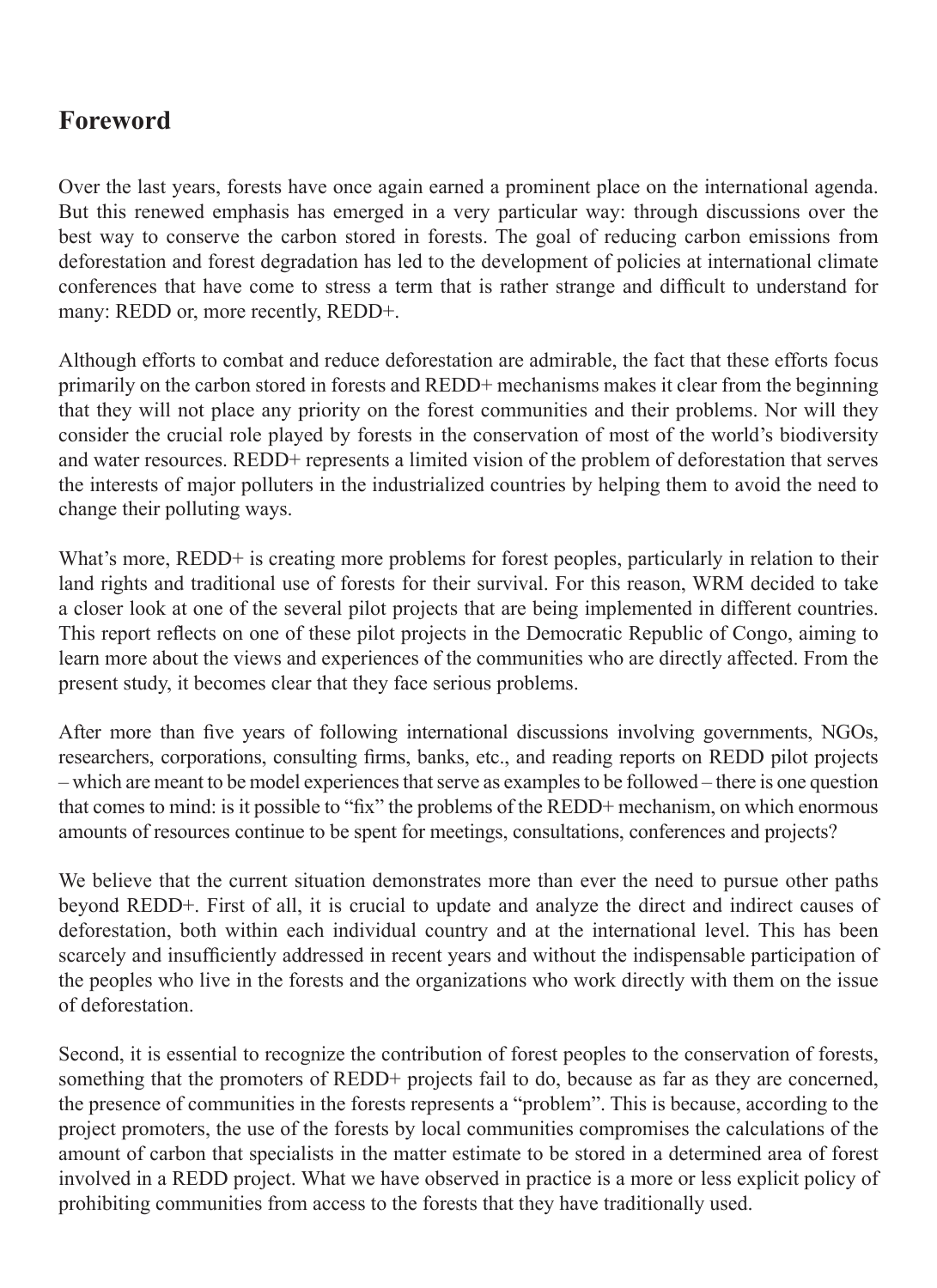The likely outcome that REDD+ will develop exclusively into a market mechanism means that it will simply allow the polluters to continue polluting while compensating for their emissions through the carbon supposedly sequestered in the forests that have been preserved, leading to an increase in industrial production. And this will in turn further delay the implementation of structural measures urgently needed to confront the climate crisis related to the totally undesirable models of fossil fueldriven production and consumption that benefit a minority of the world population and will end up causing much more destruction of forests than any REDD+ project could ever remedy.

Winnie Overbeek – International Coordinator World Rainforest Movement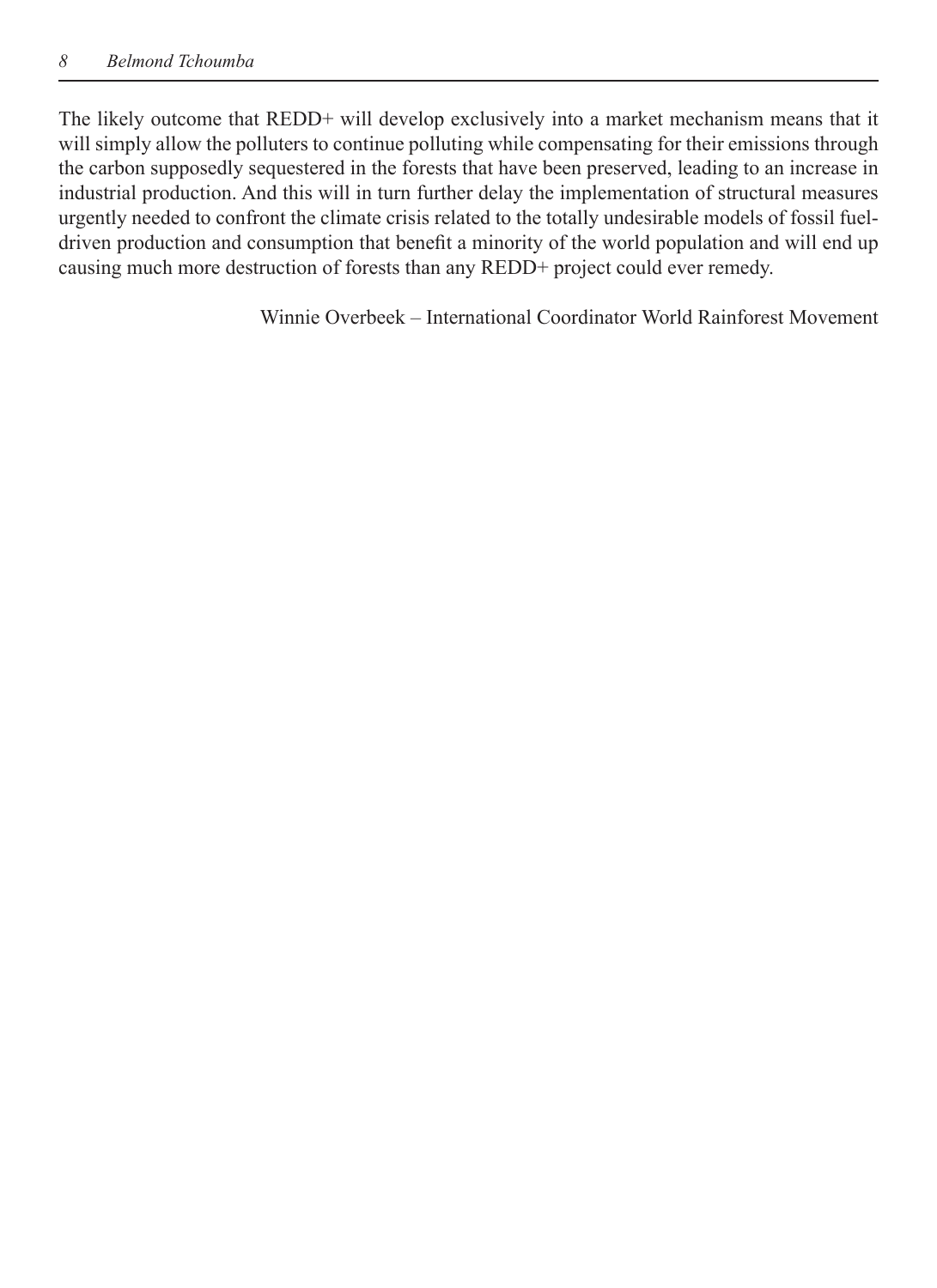### **Executive summary**

This report is based on the findings of research conducted by WRM on the REDD pilot project being undertaken by Conservation International and the Walt Disney Company in the province of North Kivu in the Democratic Republic of Congo, specifically in the so-called community reserves of Tayna and Kisimba-Ikobo.

The aim of this case study is to hear what the women and men who live around and within these two reserves have to say about the impact of the REDD project on their lands. The case study results from a consultation process with the different parties involved in and affected by the conception and implementation of the pilot project. It is hoped that the case study will contribute to international debate around REDD by offering first-hand accounts gathered through field research.

The local communities could not offer opinions on either the project's impacts or its contributions in terms of socioeconomic development for the simple reason that it is still in the preparatory phase. Preparation includes the formulation of a "project design document" that is required prior to any commercial transactions involving the carbon credits that the project would eventually generate.

There exist serious land and forest rights conflicts among members of the communities of Kisimba and Ikobo and between them and the parties responsible for the project. Those who oppose the project believe that it strips them of their land and forest rights over their ancestral territories, which they view as unacceptable.

In the case of both the Tayna and Kisimba-Ikobo reserves, local communities are not fully participating in the preparatory process. Some land rights holders have signed a pledge of commitment, which is being interpreted as their consent for the project, even though this consent appears to have been given on the basis of partial and incomplete information and to have been obtained through promises that the project will bring development and personal gain. Such promises are understandably attractive given the local context of extreme poverty.

The question of carbon rights has not been clarified or even discussed with the communities involved. The mechanisms for sharing the benefits that could be generated by the project are not clear either to those responsible for the project or to the local communities, nor even to the Congolese government, which is, from a legal standpoint, the official owner of the nature reserves in which the REDD pilot project is to be undertaken.

Women play only a very marginal role in the project. Like other members of the community, they are the target of sensitization activities aimed at informing them of their responsibilities with regard to the project, but no reference is made to their rights.

This case study reveals that local communities are risking being marginalized by a process they do not understand and in which they are not allowed to participate. Some believe that the project's promises of massive development and personal gain will change their lives for the better, although the actual form these changes will take has never been specified.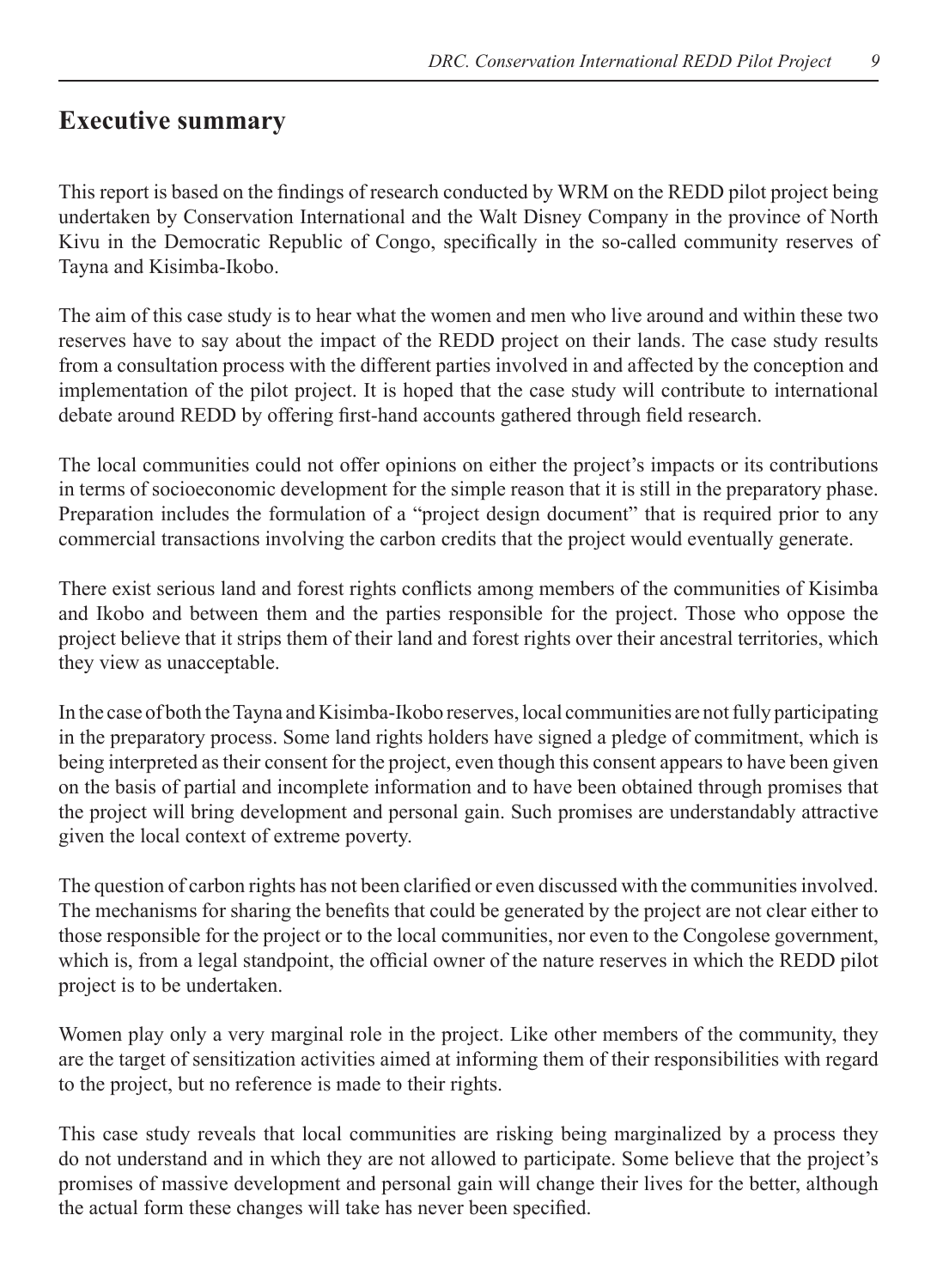The communities of Kisimba and Ikobo in particular want a different kind of involvement in forest and biodiversity conservation, and possibly in REDD projects, but only on the condition that they are able to maintain control over their forests. The concept of community forests as defined in the Democratic Republic of Congo's Forest Code offers this possibility, underscoring the urgent need to adopt implementing legislation for the Code's provisions regarding community forests.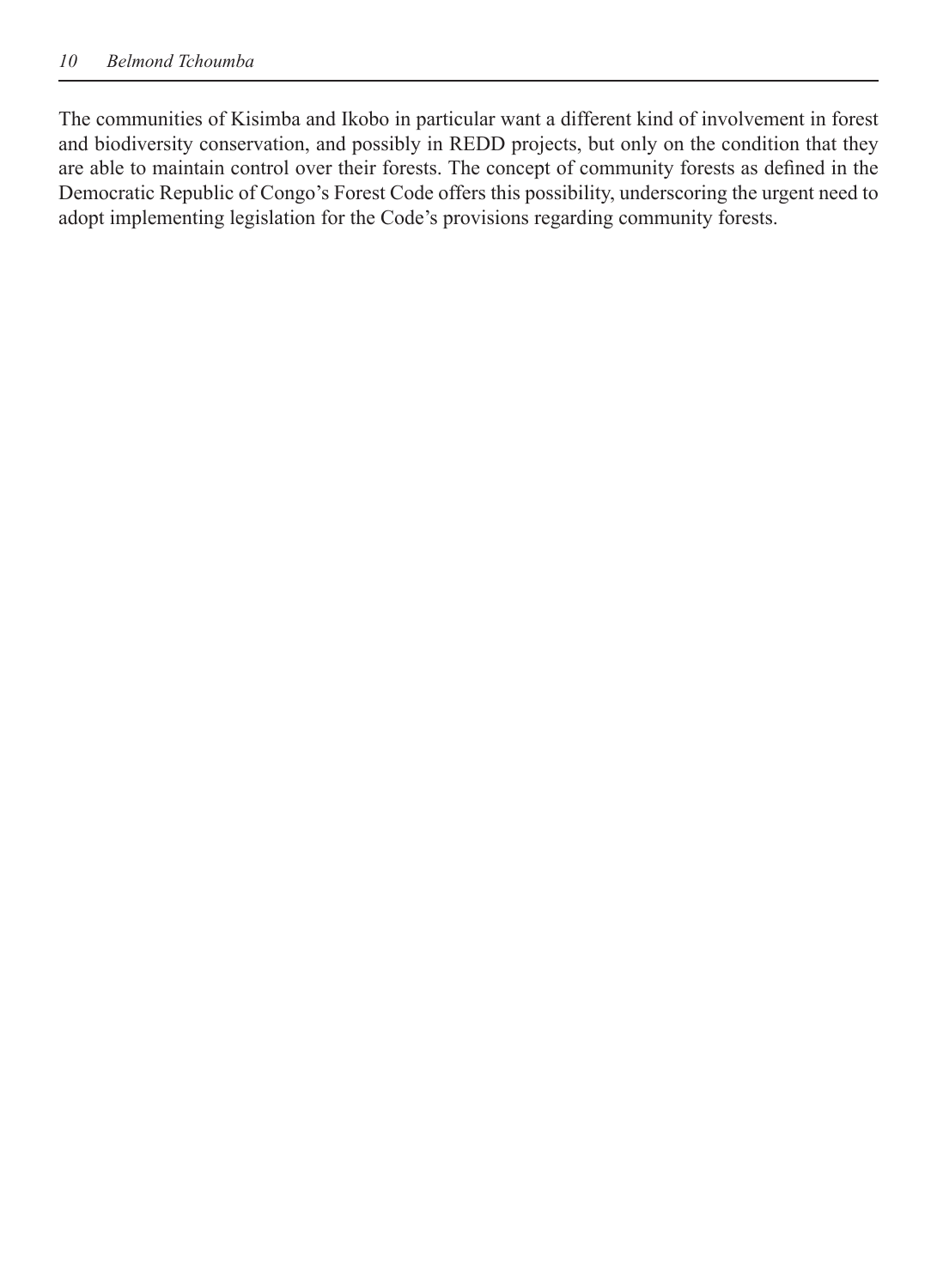# **Introduction**

According to experts in the subject, deforestation is responsible for 15% to 20% of greenhouse gas emissions, thus contributing substantially to global warming. This has led to renewed interest in tropical forests, because of their potential role in stabilizing the earth's climate and mitigating climate change.

Reducing Emissions from Deforestation and Forest Degradation in Developing Countries, known by the acronyms REDD and REDD+, $\frac{1}{2}$  would therefore appear to be an inexpensive way to fight climate change. The international community has yet to reach agreement on how the REDD regime should be financed, but international discussions reflect two major approaches: directly with public and/or private funds, or through the carbon credit market. (Some advocate a hybrid approach combining private/public funding and market-based mechanisms.)

While waiting for international agreement on a REDD mechanism, various pilot or "demonstration" projects have been developed in several countries around the world. Most of them have been designed within the voluntary carbon market as a means of financing and compensating for emission reduction efforts. But there are still a number of questions about REDD, the answers to which will determine the success or failure of this carbon market financing mechanism. The key question that needs to be asked at the current stage of discussions is whether REDD actually constitutes an effective means of mitigating climate change or not. More and more specialists are expressing serious reservations about REDD's capacity to genuinely contribute to combating climate change.<sup>2</sup> Other important questions that have still not been answered in negotiations on REDD and REDD+ concern the land and forest rights of local communities and indigenous peoples and the related rights over the carbon stored in these forests. Of particular concern is the issue of free, prior and informed consent for the implementation of REDD projects.3 The issue as to whether or not local and indigenous communities can participate in negotiations for an international mechanism that could have major impacts on their land and forest rights and their very means of survival remains unresolved. Moreover, for many indigenous peoples, it is doubtful whether they will share in the supposed benefits of REDD, since their basic rights over their land and forest resources are not guaranteed in the first place.<sup>4</sup>

1 REDD is a financing mechanism currently under discussion in the framework of the United Nations Framework Convention on Climate Change (UNFCCC). As its name implies, it is aimed at encouraging developing countries, through financial incentives, to curb deforestation and thereby reduce the greenhouse gas emissions that result from deforestation. REDD+ includes the added components of conservation and enhancement of forest carbon stocks and sustainable management of forests, particularly by the logging industry. Countries with large forested areas and low rates of deforestation, such as those of the Congo Basin, and even some Sahel countries where dry forest carbon stocks are considerable and increasing, are expected to participate in and benefit from the mechanism (Brian Mantlana [2011] Readying Africa for REDD+). It should be stressed that an international agreement has still not been reached in the framework of the UNFCCC on the specific modalities for the implementation of REDD and REDD+. Nevertheless, there are numerous pilot or "demonstration" projects already underway in various countries designed with the express purpose of testing the feasibility of the mechanism.

- 2 FOEI (2010) REDD: The realities in black and white.
- 3 See the UN-REDD programme's reflections on REDD+.
- 4 REDD – Sujet brûlant pour le changement climatique http://www.climatefrontlines.org/fr/node/171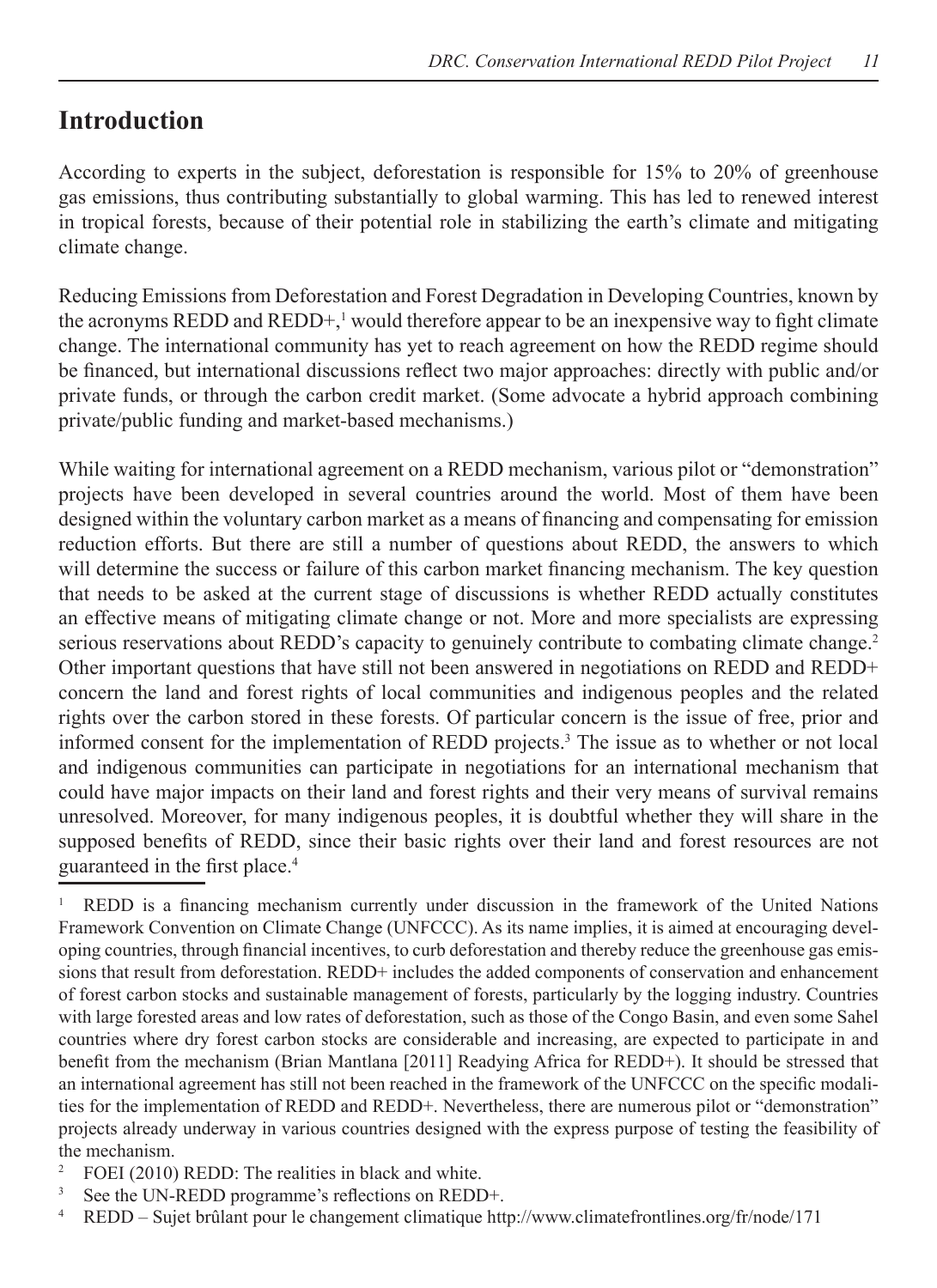Will the numerous REDD pilot projects being developed around the world contribute answers to the many questions posed by REDD negotiators and by civil society observers?

To participate in and contribute to reflection on these issues, the World Rainforest Movement (WRM) decided to examine the REDD pilot project being undertaken by Conservation International (CI) in the Tayna and Kisimba-Ikobo Community Reserves in the province of North Kivu in the Democratic Republic of Congo (DRC). This case study aims to document the impact of the project on communities that are supposed to benefit from it by hearing what the women and men who live around and within these two reserves have to say. It is hoped that this case study will serve as an input for international debate on REDD by offering first-hand accounts gathered through field research. The study was essentially a consultation process with the different parties implicated in the conception and implementation of this project. We conducted interviews in Goma, the capital of North Kivu, with officials from the provincial department of the environment; with environmental NGOs who work in the Walikali territory in North Kivu; with officials from the Tayna Gorilla Reserve (RGT) and the Bakumbule Community Private Reserve (RECOPRIBA), who are responsible for the management of the Tayna and Kisimba-Ikobo reserves, respectively; with the traditional chiefs of the administrative units within which the two reserves are located; with groups of women and men from the community of Kasugho, which borders on the Tayna Gorilla Reserve; and with a team of scientists at Kasugho University, based in the Tayna reserve. We were unable to visit Kisimba or Ikobo because of the precarious security conditions in the area. The results of this consultation are presented in this report under the following headings:

- Issues of forest management in the DRC
- Land and forest tenure
- Presentation of the REDD pilot project in the Tayna and Kisimba-Ikobo reserves
- The social impacts of the project

As the REDD project is still in its preparatory phase, the impacts of any eventual payments resulting from the sale of carbon credits could not be assessed; payments are expected to begin around 2012 if the project goes ahead. Given these circumstances, our main focus of study was the process of the development of the project, particularly the place and role of local communities at different stages in this process.

# **1. The many issues involved in forest management**

The Democratic Republic of Congo has the largest continuous rainforest area in Africa, which is one of the largest in the world. The forests of the DRC are characterized by their significant wealth of biodiversity, both in terms of plant and animal species, many of which are endemic, and in terms of habitats and even types of forests. The latter include humid closed forests, dry closed forests, bamboo forests, open forests, wetland forests, gallery forests, mangrove forests and various types of secondary forests. These are home to at least 421 species of mammals, 1,099 species of birds, 1,000 species of freshwater fish and 10,531 known plant species. This extraordinary biodiversity has given rise to conservation efforts which include the creation of close to 50 protected areas, covering a total of 26,314,330 hectares, roughly 11% of the entire national territory.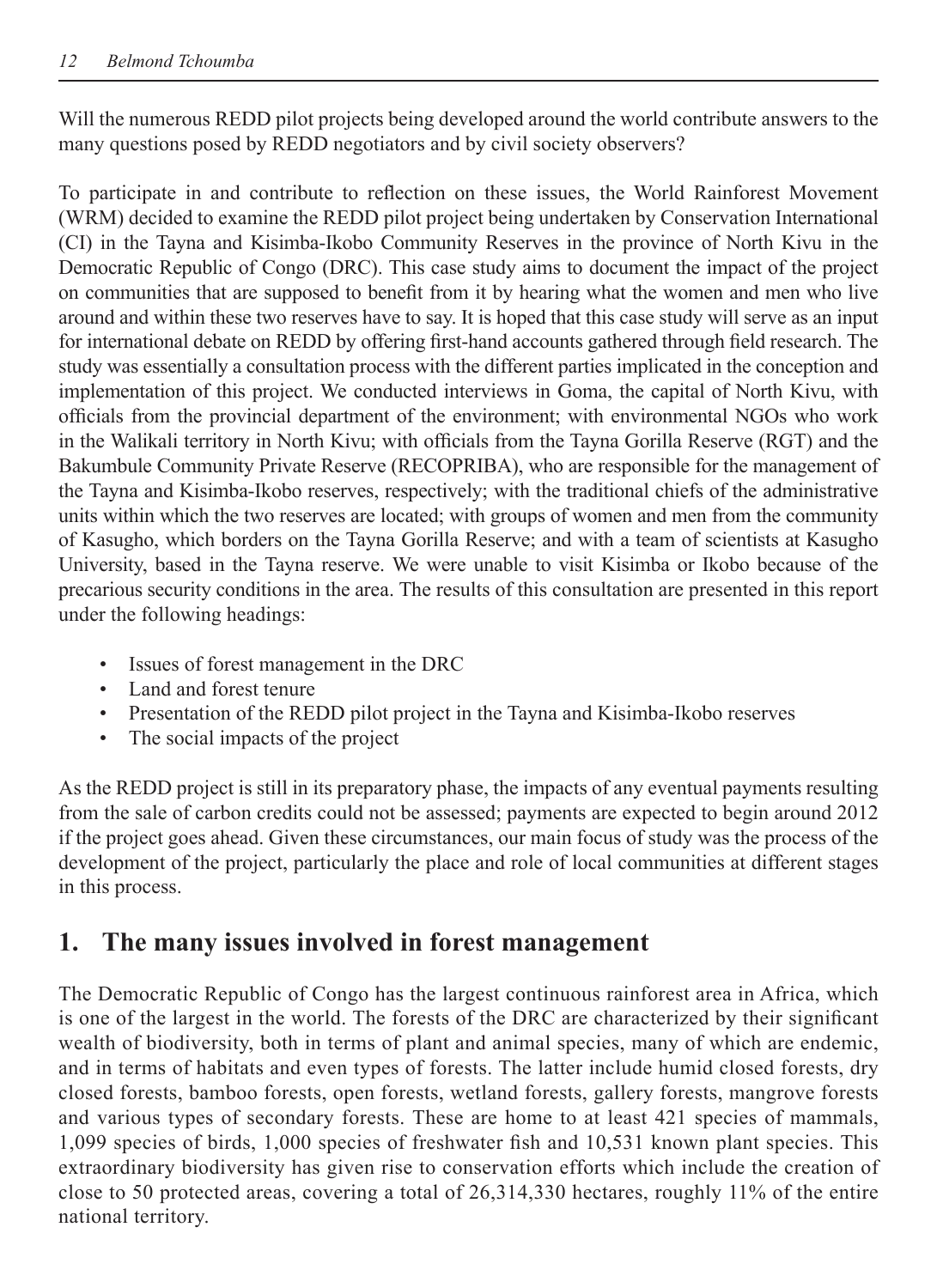Interest in the forests of the DRC also derives from the numerous so-called "environmental services" they provide and their important role in the regulation of geothermal cycles. The role played by these forests as a major reservoir of carbon and a "green lung" for the planet makes them a highly coveted resource.

The forestry industry's contribution to the national economy remains weak, although it is growing. The formal sector timber output by private companies was assessed in 2007 to be just over 300,000 m<sup>3</sup> annually. The sector is dominated by about a dozen companies, and production is primarily aimed at export to the international market. Informal sector production, while difficult to quantify precisely, is expanding significantly. The output of small-scale artisanal loggers has been estimated as between  $1.5$  and  $2.4$  million  $m<sup>3</sup>$  of timber annually, which is mainly sold on local and regional markets.<sup>5</sup>

In addition to their ecological and economic importance, the forests of the DRC play an even more important social and cultural role, given the close ties to the forests among local communities and indigenous peoples. It is estimated that 60% of the population – in other words, between 35 and 40 million people – depend on the forests for their survival. The forests provide resources that meet needs for food, medicine, fuel, and wood for housing and other construction. Moreover, for many local communities who live in or around forests, the forest represents much more than a source of material goods. It also constitutes an integral part of their cultural identity and their spiritual and social well-being.<sup>6</sup> This explains, at least in part, the almost sacred attachment to the forests felt by these communities. To dispossess them of the forests would be tantamount to a socio-cultural death sentence.

The DRC has been shaken in recent years by a dozen or so armed conflicts, which have had disastrous economic, environmental and socio-cultural consequences. Even today, armed groups continue to roam the country's eastern provinces, making all movement extremely dangerous. These include the province of North Kivu, where the REDD pilot project is located. One of the project sites, the Kisimba-Ikobo reserve in the territory of Walikali, is particularly dangerous. Communities living in the area continue to be the victims of violent atrocities at the hands of armed groups. Women have endured particular suffering as a result of these conflicts, with high numbers of rapes reported by human rights organizations.

In some areas, such as the territory of Lubero, the insecurity created by continued armed conflict has led to massive displacements of those who live there. Large numbers of displaced people originally from villages located within the borders of the Tayna reserve have taken refuge in the town of Kasugho, for instance.

<sup>5</sup> Richard Eba'a and Nicolas Bayol (2008) Les forêts du bassin du Congo.

<sup>6</sup> Overview report of the Research Project by the International Labour Organization and the African Commission on Human and Peoples' Rights on the constitutional and legislative protection of the rights of indigenous peoples in 24 African countries, 2009.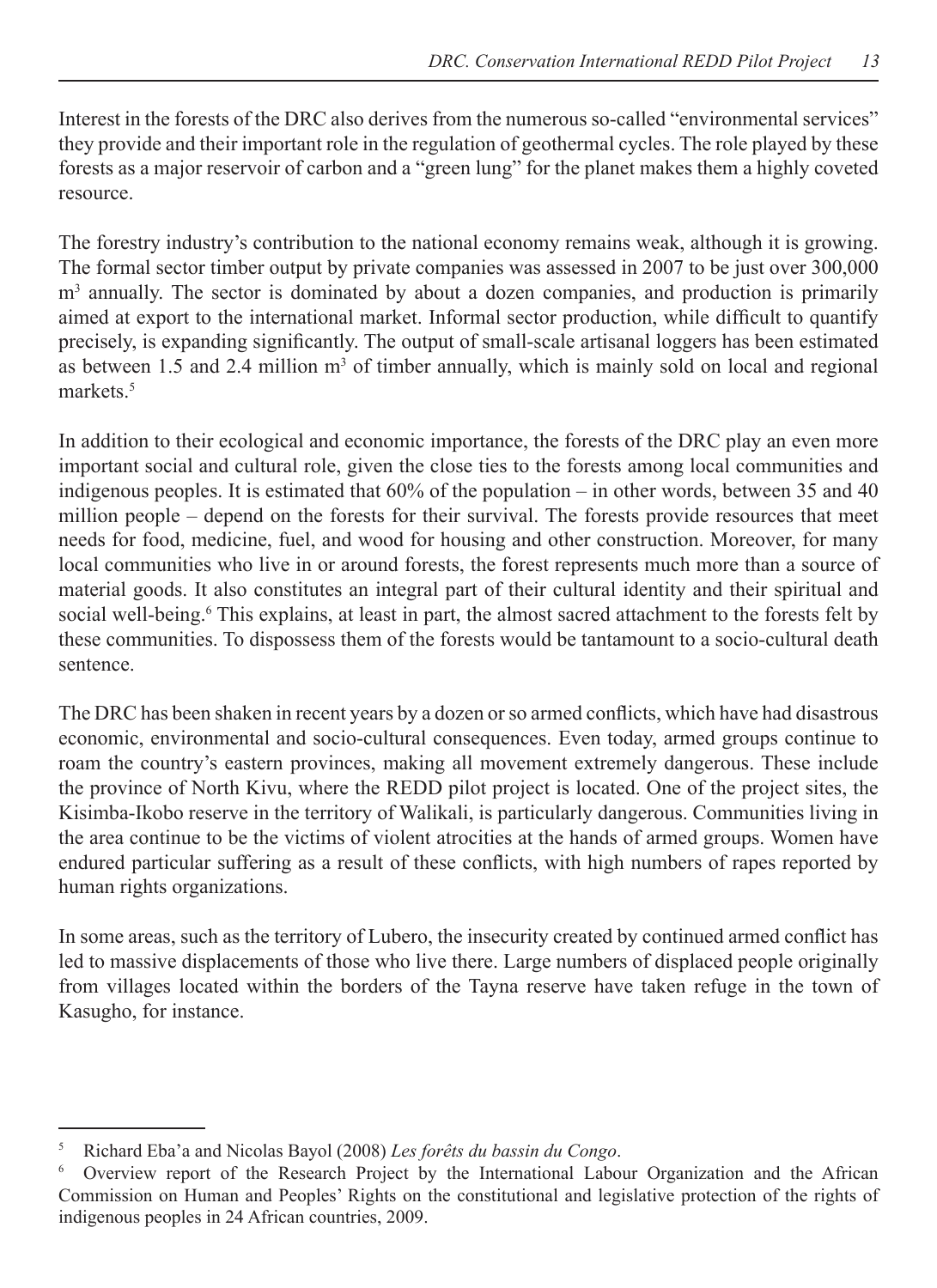#### **REDD, a highly criticized mechanism7**

REDD is a mechanism currently being negotiated at the international climate talks, and has been the target of strong criticism from many quarters. A 2010 report prepared by the International Union of Forest Research Organizations (IUFRO), presented to the UN on the occasion of the 2011 International Year of Forests, stresses that REDD does not adequately take into account local needs and the growing demand for land to grow food and biofuel crops. Even if REDD+ is an improvement on the initial mechanism, "it continues to explicitly value carbon storage above the improvement of forest conditions and livelihoods," says Jeremy Rayner, a professor at the University of Saskatchewan and chair of the IUFRO panel that prepared the report.

Voices of opposition from the scientific community are joined by those of civil society organizations, who express serious reservations over the effectiveness of REDD and REDD+ as mechanisms to mitigate climate change. The risks of fraud and corruption are many. Local communities and indigenous peoples, who already bear the brunt of the effects of climate change, could find themselves in an even weaker position if specific provisions are not made to guarantee and protect their forest and land rights as well as their right to free, prior and informed consent.

In the meantime, other analysts stress that the predominant focus on reducing deforestation as a means of mitigating climate change has distorted climate talks, given that roughly 80% of greenhouse gas emissions are produced by burning fossil fuels and these are not being adequately addressed. They also highlight the fact not only that carbon emissions from fossil fuels are greater in quantity, but also that fossil fuel combustion has a more permanent long-term impact on the earth's climate than deforestation. Reducing emissions from deforestation could never compensate for the emissions generated through the burning of fossil fuels.<sup>8</sup>

Numerous other criticisms of REDD and REDD+ processes have been voiced by civil society organizations, scientists, and local and indigenous communities, all pointing to the ineffectiveness of these mechanisms alone in confronting the climate crisis currently facing life on the planet, as well as to the serious threats that they pose to the rights and the means of survival of local communities and indigenous peoples.<sup>9</sup>

# **2. F orest tenure marked by the predominance of public ownership**

Land and forest tenure regimes in the Democratic Republic of Congo (DRC) are dominated by the state. The constitution of the DRC, adopted on 18 February 2006, stipulates that "the Congolese state exercises permanent sovereignty, in particular over the Congolese soil, subsoil, water resources and forests, airspace, rivers, lakes and maritime space as well as the Congolese territorial sea and the continental shelf." This sovereignty is translated in different sectoral laws as public ownership of land and natural resources. Article 7 of the Forest Code, for example, establishes that "the forests

<sup>7</sup> http://rechauffement-climatique.novethic.fr/environnement-le-changement-climatique/changement\_climatique/entreprises et acteurs economiques/redd attentes industrie forestiere dans bassin congo.jsp

<sup>8</sup> For more information, see From REDD to HEDD, a briefing published in November 2008 by WRM: http:// www.wrm.org.uy/publications/briefings/From\_REDD\_to\_HEDD.pdf

<sup>9</sup> For more information, see the Durban Statement on REDD issued by the Durban Group for Climate Justice: http://www.durbanclimatejustice.org/press-releases/durban-statement-on-redd.html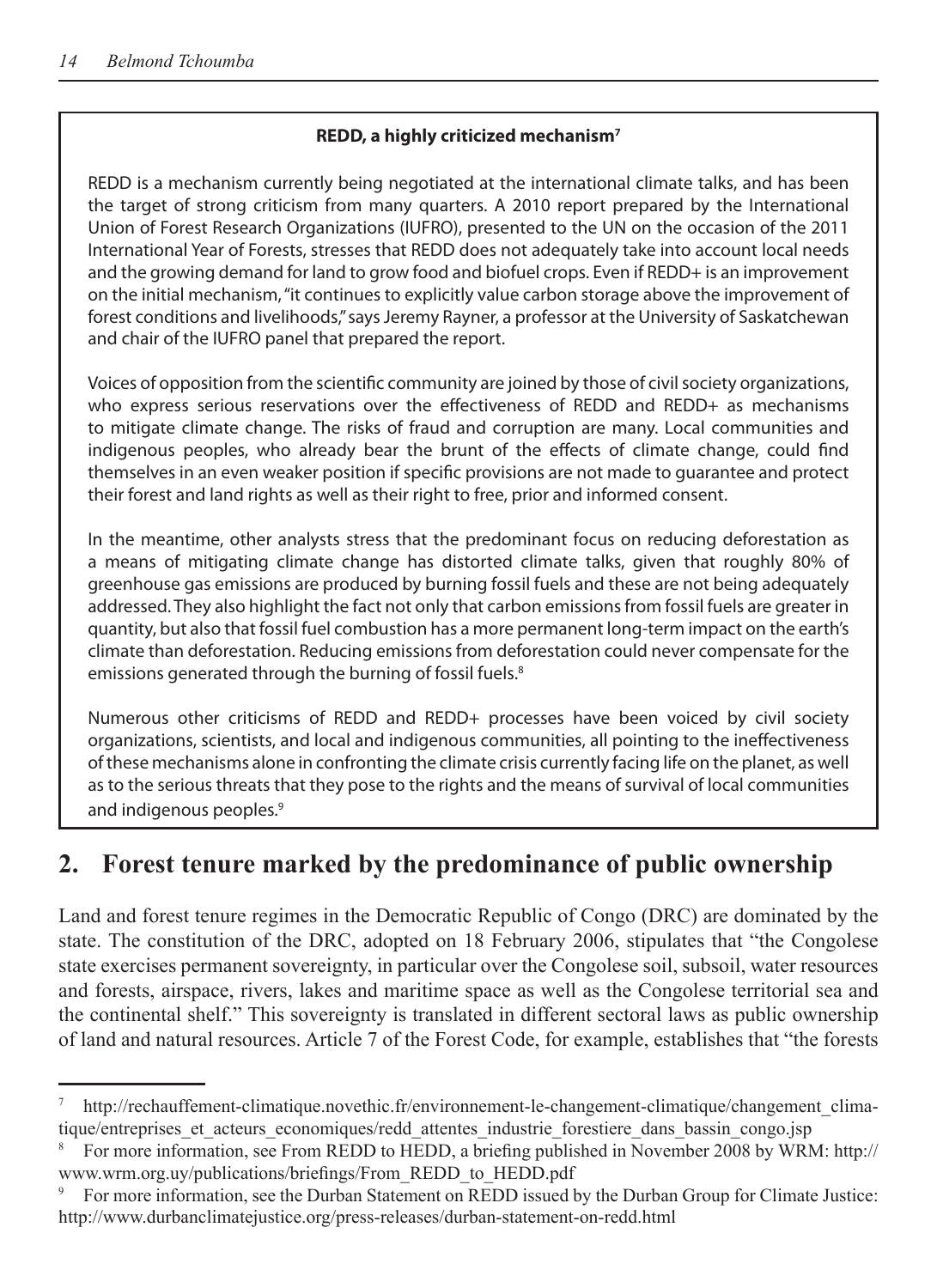are the property of the state." The Land Law is similarly unambiguous about state ownership of land, stating that "the soil is the exclusive, inalienable and imprescriptible property of the state."

At the same time, the public ownership of land and natural resources is accompanied by a certain recognition of the customary rights of local communities over the lands they occupy.10

In practice, many rural communities have been dispossessed of their lands and forests in violation of the pertinent legal and regulatory procedures. Surveys conducted prior to the classification of forests are rarely carried out in accordance with the stipulated procedures, and even when local communities are "consulted", their views are not always taken into consideration.

With regard to forest tenure in the DRC, the Forest Code divides forests into three main categories: classified forests, protected forests and permanent production forests. Each of these categories is subdivided further (*see* Figure 1).

- Classified forests form part of the public domain of the Congolese state and are consequently subject to a rather strict regime of protection in which user rights for local communities are extremely limited or even prohibited. Classified forests are devoted exclusively to biodiversity conservation through the creation of protected areas that are essentially made up of various categories. Classified forests currently cover an area of around  $26,314,330$ hectares, representing 11% of the national territory<sup>11</sup> and 5.5% of the total forest area of the country. The Forest Code foresees the expansion of classified forests to at least 15% of the national territory.
- *Protected forests* are those that have not been officially classified. They form part of the domain of the state but are subject to a less restrictive protection regime. Communities maintain their user rights to these forests even when they have been granted as concessions. Local communities can request forest concessions in protected forest areas, which are granted to them free of charge. The total area of protected forests –that represent the 38% of the country's national territory– is estimated at around 90 million hectares, accounting for over 80% of the country's forests.
- *Permanent production forests* are removed from protected forest status and granted as forest concessions after a prior public survey procedure for which the terms are established by a ministerial order. They are therefore essentially made up of forest concessions and forests designated for commercial use. Following a legal review and conversion of old forest titles to new concessions in 2006, only 46 titles were deemed eligible to be converted to forest concessions, representing an area of 7,002,000 hectares, which represent the 5.6% of the country's forest and the 3% of the country's territory. There has been a moratorium on the allocation of new forest concessions in the DRC since 2005.

<sup>&</sup>lt;sup>10</sup> Augustin Mpoyi (2010) Statut des terres et ses implications dans la gouvernance des terres en RDC, presentation at the international workshop "Access to land, acquisition of land and rural development: New issues, new opportunities", Yaoundé, Cameroon, 27-28 September. See also Garry Sakata (2008) Le droit forestier en République démocratique du Congo. Etude juridique en ligne N°2, FAO.

<sup>&</sup>lt;sup>11</sup> Richard Eba'a and Nicolas Bayol (2008) *Les forêts du bassin du Congo*.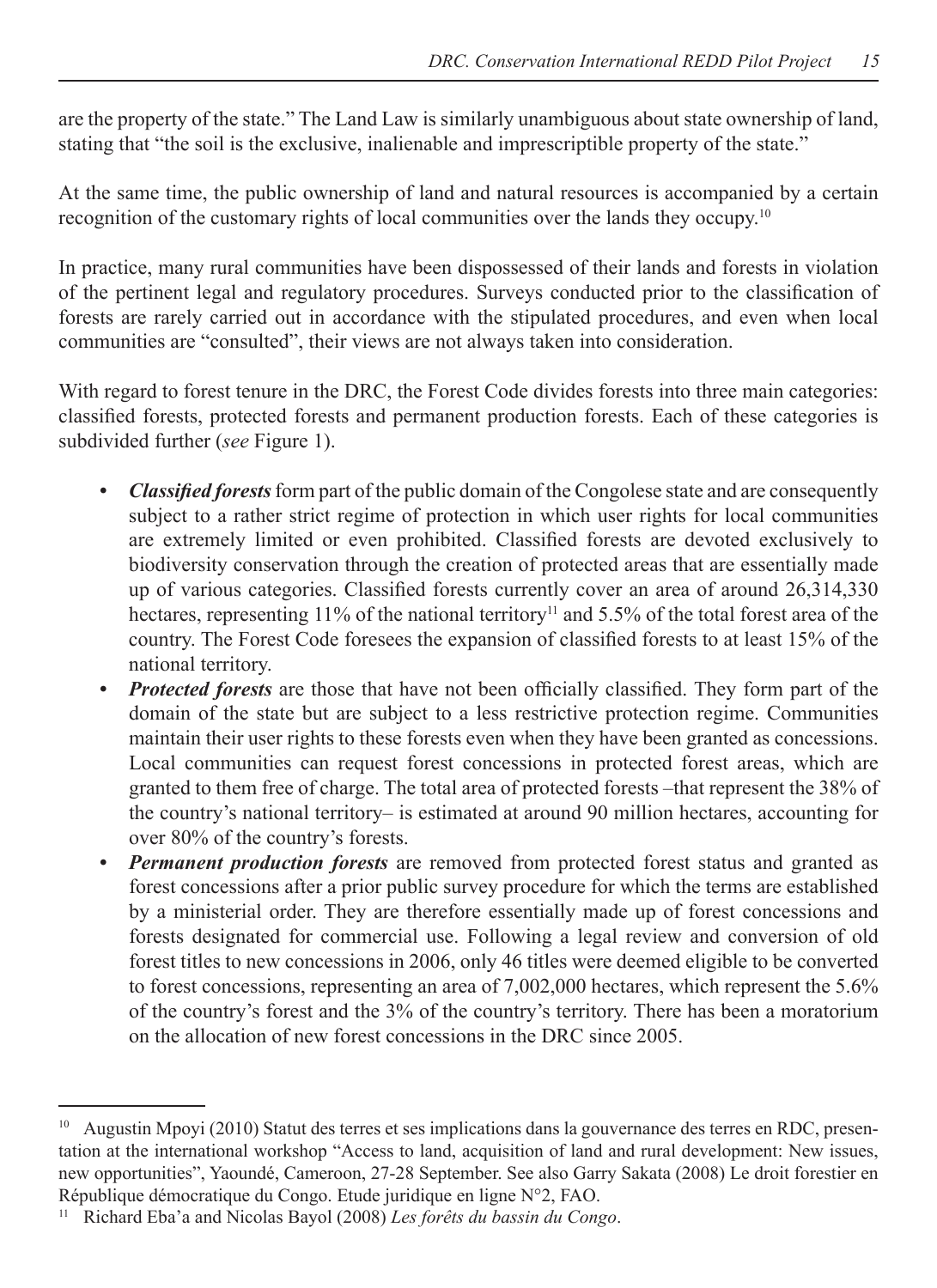

*Figure 1: Classification of forests in the DRC according to the Forest Code* 

(*Source*: Les forêts du Bassin du Congo 2008).

The DRC Forest Code also recognizes the right of local communities to customary ownership of forests and offers those who so wish the opportunity to obtain forest concessions. Article 22 states:

*A* local community may, upon request, obtain through a forest concession part of or an entire protected forest among the forests that are regularly owned under customary law. The modalities *of the attribution of such a concession to a community are determined by presidential decree. The cattribution is free.*"

But the modalities for the actual exercise of these rights by local communities are still under discussion and have yet to be adopted. Communities are therefore denied the rights granted to them in the Forest Code that could contribute to better legal protection of their ancestral forests. In all cases, the land and forest rights of local communities and indigenous peoples in the DRC are extremely limited and precarious. Community concessions, for example, can be granted on protected forests, and signify the alienation of customary rights over other categories of forests. Even though, at the same time, prior consultation with these communities is required prior to any official classification of a forest or attribution of a forest concession. In practice, however, this consultation does not give local communities the right to oppose the classification of a forest.

The coexistence of forest law and customary law in the DRC, as in most francophone African countries, is a source of frustration and conflict. It is not uncommon for local communities and indigenous peoples to be driven from their ancestral lands following the creation of a protected area. This happened to the indigenous communities who were violently evicted from Kahuzi Biega National Park since 1960,<sup>12</sup> and more recently to the communities expelled from the Lomako Faunal

<sup>12</sup> Adolphine Muley (2003) Gouvernance forestière et accès à la terre: cas des pygmées expulsés du parc national de Kahuzi Biega. In: "La transparence, la gouvernance et la loi. Etudes de cas du secteur forestier en Afrique centrale. Report prepared for the Ministerial Conference on African Forest Law Enforcement, Governance and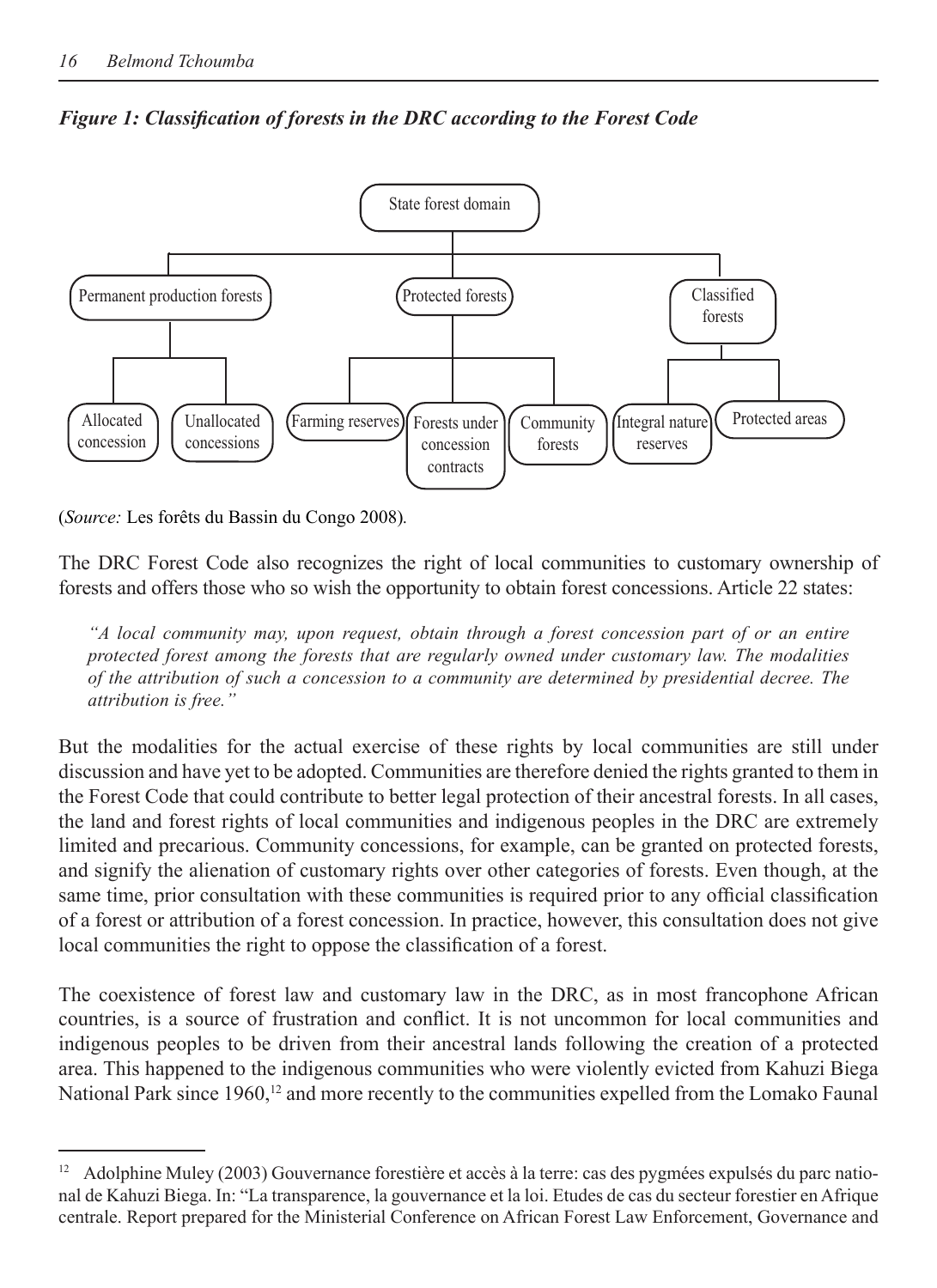Reserve in the province of Equateur, which civil society organizations in the DRC denounced.<sup>13</sup> There are frequent conflicts between local communities and industrial and artisanal loggers, as the communities feel that the activities of the loggers violate their rights.

It is against this backdrop of inequality among different actors in the forest sector and the precariousness of the land and forest rights of local communities and indigenous peoples that discussions around REDD are taking place, both internationally and nationally, with numerous pilot projects announced or already underway.

# **3. The REDD process in the DRC**

The Democratic Republic of Congo was the first country in the Congo Basin to benefit from financing through the Forest Carbon Partnership Facility (FCPF)<sup>14</sup> and the United Nations REDD programme (UN-REDD),15 both of which work to prepare the initiation of REDD activities in various countries. The country has received grants of USD 3.4 million from UN-REDD for the preparation of its National REDD Strategy, and USD 200,000 from the FCPF for the preparation of its Readiness Plan Idea Note (R-PIN) and Readiness Preparation Proposal (RPP). The government was also provided with USD 300,000 in multi-donor funds for a study on REDD+ potential in the DRC.

Given the immense potential offered by its wealth of forests, the DRC is seeking to play a major role in international REDD negotiations. It hopes to be a pioneer, even a leader, in discussions on REDD. This explains why the government has acted with such speed to undertake initiatives and become involved in any activities that allow it to be better positioned in international negotiations.

At the 13th Conference of the Parties (COP-13) of the United Nations Framework Convention on Climate Change (UNFCCC) held in Bali, Indonesia in December 2007, the first study on the causes of deforestation in the DRC was released by the US-based Woods Hole Research Centre.16 This highly controversial study, in addition to assessing the carbon sequestration potential of the DRC's forests, pointed to local communities as the primary drivers of deforestation in this vast central African nation while downplaying the impact of other actors such as industrial logging companies.<sup>17</sup>

13 http://radiookapi.net/actualite/2010/02/19/tshuapa-opposition-a-l%E2%80%99expulsion-des-villageoisde-lomako-et-salonga/

14 The Forest Carbon Partnership Facility (FCPF) assists developing countries to prepare for the implementation of the REDD process. Established by the World Bank, it is aimed at building the capacity of participating countries and testing a mechanism of incentive payments for the reduction of emissions from deforestation in some pilot countries**.**

<sup>15</sup> The UN-REDD programme was established by FAO, UNDP and UNEP to assist developing countries to prepare and implement national REDD+ strategies and mechanisms. UN-REDD currently has five partner countries in Africa: the DRC, Tanzania, Zambia, and more recently, Côte d'Ivoire and Ethiopia.

<sup>16</sup> Woods Hole Research Center (2007) Reducing  $CO_2$  Emissions from Deforestation and Degradation in the Democratic Republic of Congo: A first look.

<sup>17</sup> This study has been vehemently criticized by indigenous peoples' organizations in the DRC, who published an analysis of the Woods Hole Research Center report in 2009. In it, they recommend the recognition of the customary rights of indigenous peoples as a guarantee for the success of any REDD initiative.

Trade (AFLEGT)", Yaoundé, Cameroon, 13-16 October. CED Cameroon, Forests Monitor UK, Rainforest Foundation UK.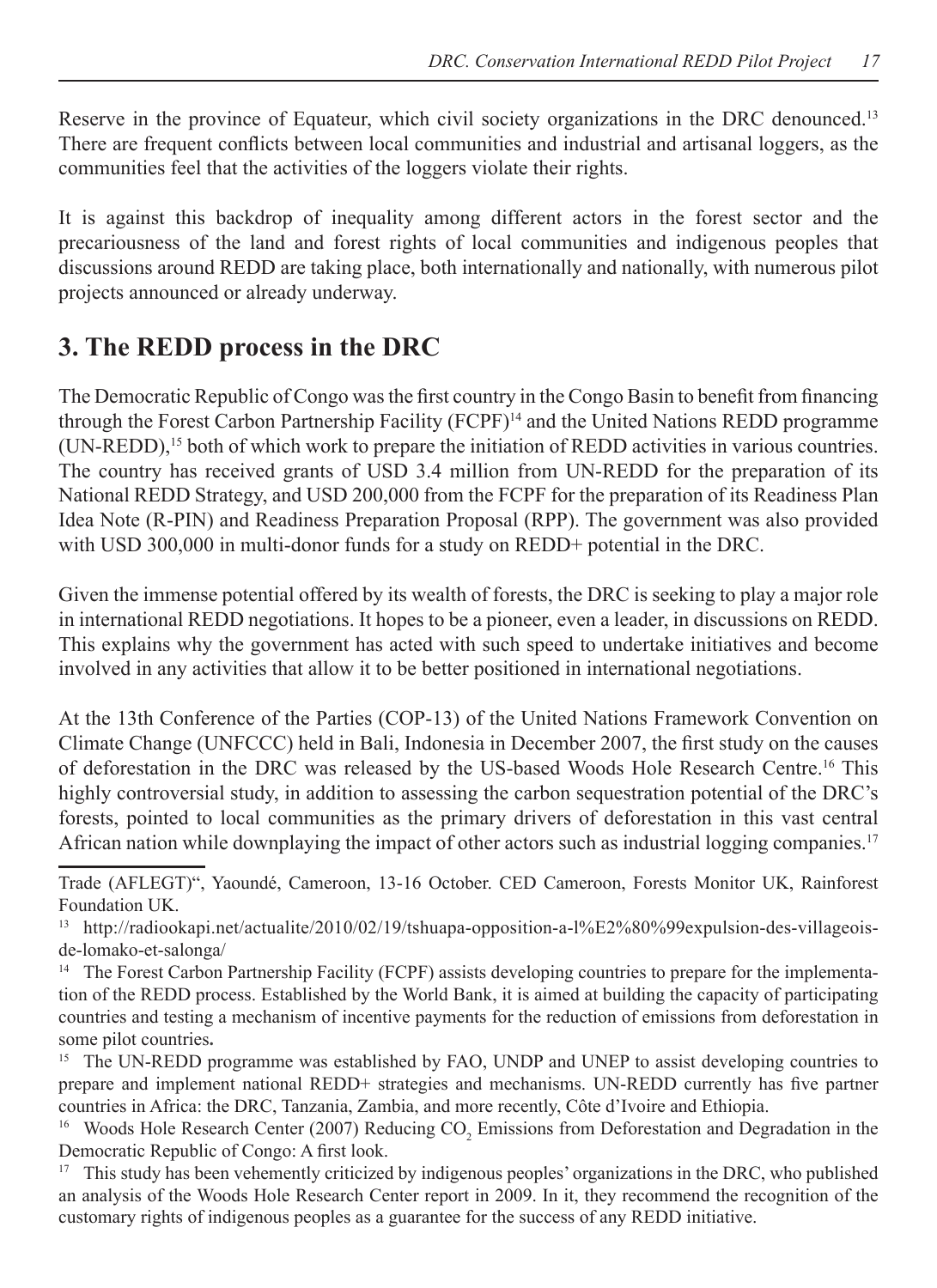Meanwhile, in 2010, the DRC applied for close to USD 20 million in financing from the Congo Basin Forest Fund,<sup>18</sup> financed by the governments of the United Kingdom and Norway, for two REDD pilot projects, which are still not operational.

In sum, the REDD process in the DRC has been jointly supported by the UN-REDD programme and the World Bank's FCPF since 2009. It is aimed at fulfilling all the prior conditions necessary to participate in a post-2012 REDD mechanism and at building the capacity of relevant stakeholders to pursue this goal.

As a step towards developing its national REDD+ strategy, the DRC published a report on the country's REDD+ potential in 2009. Prepared with the support of the US consultancy firm McKinsey, the report presents the results of a study of the DRC's REDD+ potential, in addition to defining core strategic measures and an "urgent action plan" for the subsequent 24 months.

The general guidelines proposed by McKinsey for the DRC's national REDD+ strategy are structured around four sections: a "transverse" or cross-cutting section followed by three sectoral sections:

- The transverse section aims to put in place key reforms permitting the coordination, enablement, financing and control of activities that reduce or sequester carbon dioxide emissions. It ensures the establishment of a solid institutional, strategic, logistical and technical foundation for the development of the country's REDD strategy.
- The three sectoral or thematic sections address:
	- Management, sustainable extraction and increase in forest heritage, through four programmes:
		- (1) improving the sustainable management of "permanent production forests" by legal timber harvesting as well as combating illegal logging;
		- (2) managing, valuing and expanding "classified forests";
		- (3) launching afforestation/reforestation projects to create carbon sinks; and
		- (4) defining management rules for "protected forests" and subsequently transitioning this management to local communities.
	- Accelerated development of permanent agriculture in the rural-forested milieu, by way of three programmes:
		- (5) increasing the productivity and decreasing the migration of subsistence farmers;
		- (6) growing the yields and value-added of smallholder commercial agriculture; and
		- (7) developing intensive agriculture (mainly oil palm cultivation) in a controlled manner.
	- Limitation of the impact of urban growth and of industrial sectors on the forest, through effective interministerial coordination and the following two programmes:
		- (8) reducing fuel wood demand and increasing supply through sustainable low-value timber harvesting or through alternative energy sources; and

<sup>&</sup>lt;sup>18</sup> The Congo Basin Forest Fund (CBFF) is a joint initiative of the governments of the United Kingdom and Norway, created in June 2008 to finance innovative and transformative project proposals aimed at curbing deforestation and reducing poverty in the countries of the Congo Basin. The CBFF Secretariat is hosted by the African Development Bank at its headquarters in Tunis. The CBFF Governing Council is co-chaired by former Canadian prime Minister Paul Martin and Kenyan professor and Nobel Peace Prize Laureate Wangari Maathai.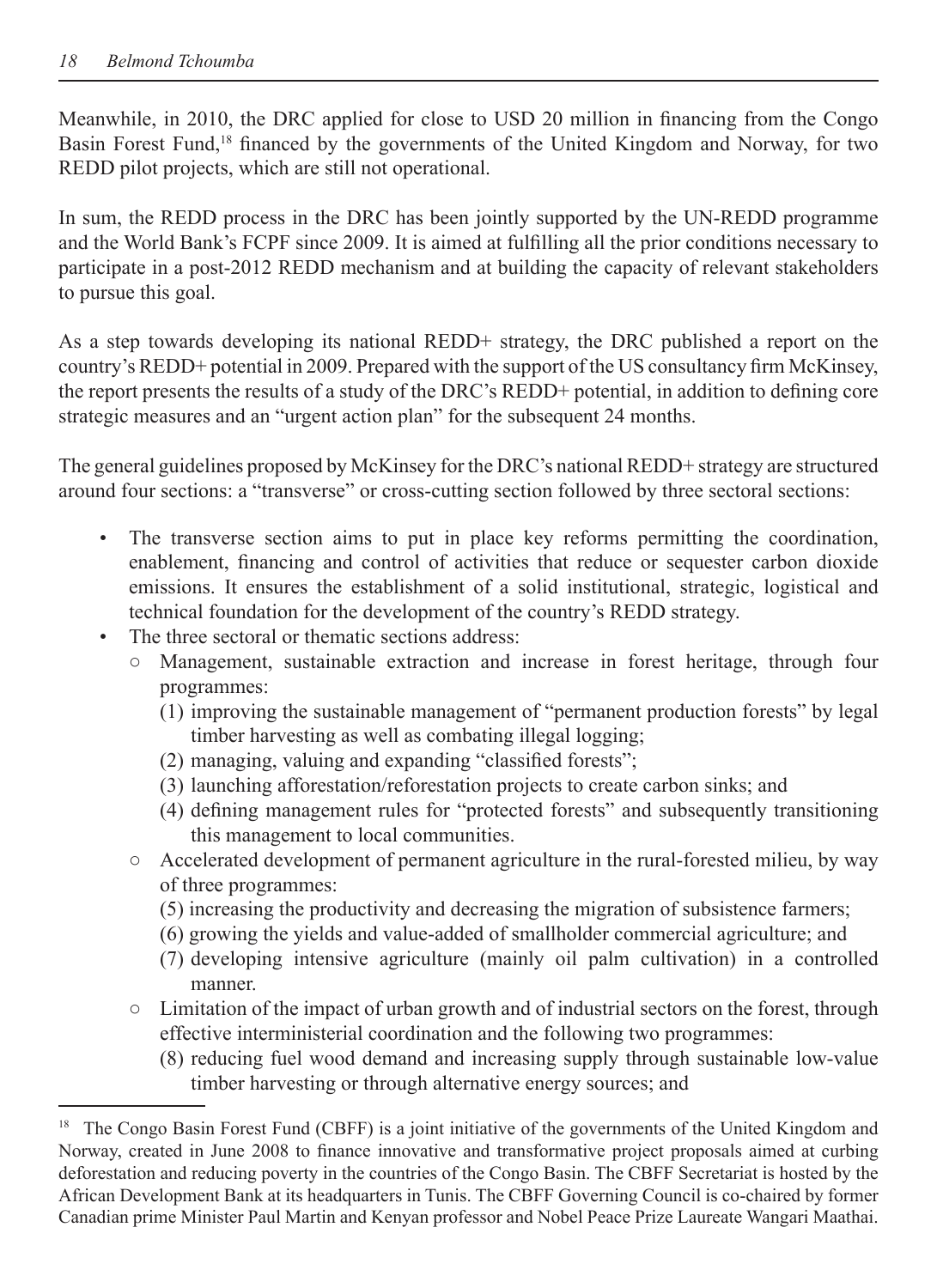(9) limiting the impacts on the forest of extractive industries, particularly mining and hydrocarbon production.

#### **Criticisms of McKinsey's recommendations**

The McKinsey report has been strongly criticized by environmental organizations, particularly Greenpeace,<sup>19</sup> which points out the following flaws in its recommendations:

- The role of industrial logging companies in the destruction of the country's forests is downplayed and obscured.
- Efforts to reduce carbon emissions are largely directed at subsistence agriculture, regardless of its social and cultural value.
- The recommendations completely ignore and disregard indigenous peoples despite the fact that they depend almost entirely on the forest for their survival.

Ultimately, if McKinsey's recommendations are implemented, the impact on local communities and indigenous peoples will be dramatic, with no quarantee that these measures will effectively mitigate climate change.

In addition, the measures recommended by McKinsey to reduce or sequester carbon dioxide emissions include afforestation programmes on close to seven million hectares of supposedly marginal land, reforestation on four million hectares of degraded forests, and the development of large-scale intensive agriculture, particularly through the creation of oil palm plantations geared to exports. Aside from the potential for carbon sequestration and emissions reductions, this strategy is justified through economic considerations, as it would supposedly lead to GDP growth and the creation of 40,000 jobs.20 Experience has shown, however, that the expansion of monoculture tree plantations, particularly oil palm plantations, in Africa and elsewhere, has been accompanied by a host of detrimental social and environmental impacts, such as the expropriation of the ancestral lands of local communities and indigenous peoples, the deterioration of water quality due to the spillage of organic and chemical wastes, increased soil erosion, and so on.<sup>21</sup>

Pilot projects are an important component of the development of a REDD strategy, since they test the various elements of the strategy and all the programmes involved.

Conservation International has developed the first REDD pilot project in the DRC (the first in the Congo Basin in fact) in the framework of the management of the Tayna and Kisimba-Ikobo reserves in the province of North Kivu in the eastern DRC.

<sup>&</sup>lt;sup>19</sup> Greenpeace (2011) Bad Influence: How McKinsey-inspired plans lead to rainforest destruction.

See the McKinsey consultancy firm's report on the DRC's REDD+ potential, released in December 2009, commissioned by Ministry of the Environment, Nature Conservation and Tourism. http://unfccc.int/files/ methods\_science/redd/country\_specific\_information/application/pdf/eng\_final\_report\_exploring\_redd\_potential\_071209.pdf

<sup>21</sup> Ricardo Carrere (2010) Oil Palm in Africa: Past, present and future scenarios. http://www.wrm.org.uy/countries/Africa/Oil\_Palm\_in\_Africa.pdf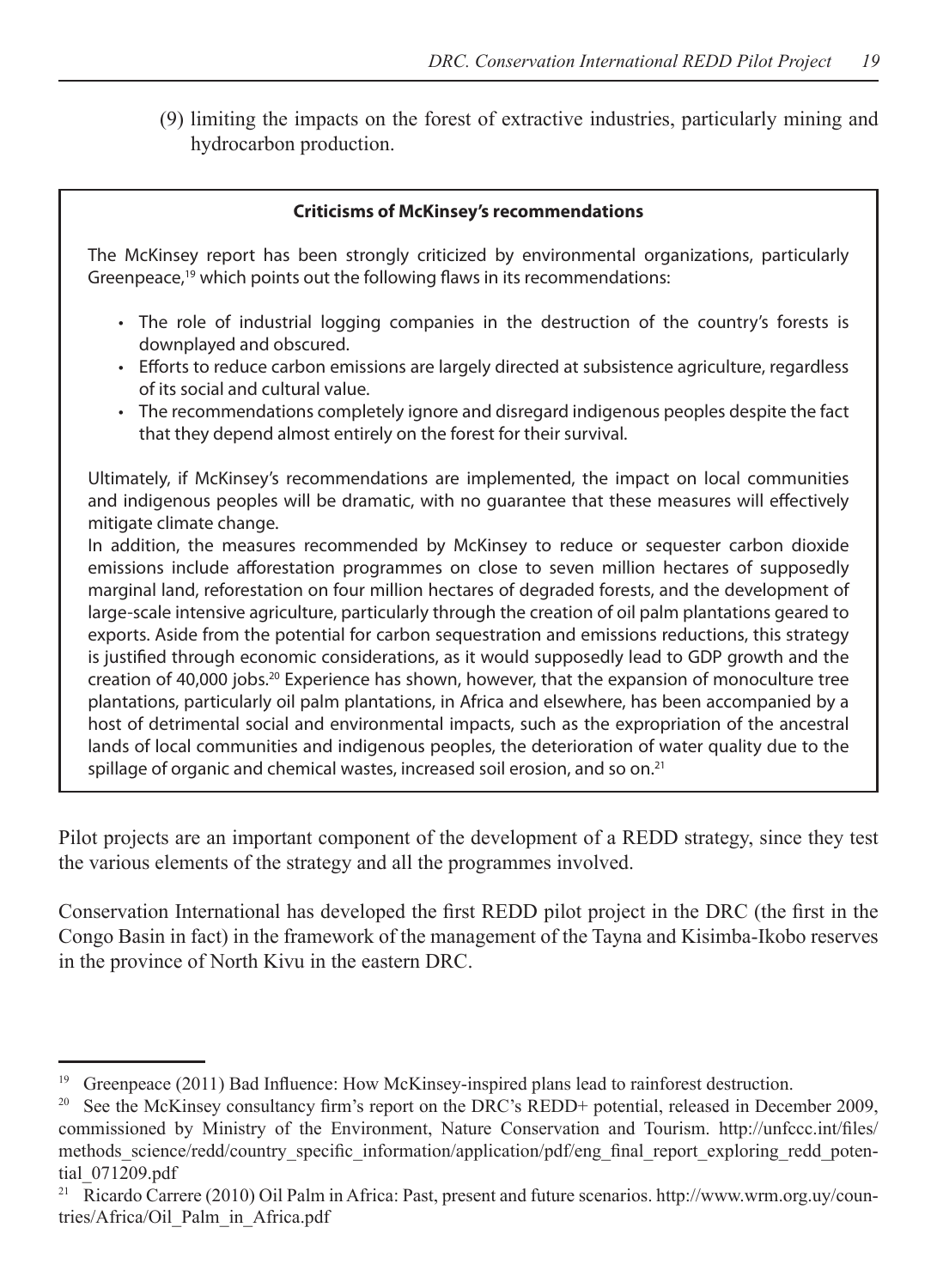# **4.** Presentation of the project:  **First REDD pilot project in the entire Congo Basin sub-region**

In a brochure on its programme in the Democratic Republic of Congo,<sup>22</sup> Conservation International (CI) states that it "promotes economic growth based on the principles of green economies. This includes providing both technical and financial support for the coordination of a national REDD strategy as well as developing two REDD pilot projects in two nature reserves (Tayna and Kisimba-Ikobo) in North Kivu province."

The Walt Disney Company is a worldwide media conglomerate with headquarters in Burbank, California, US, and is divided into four main business segments: studio entertainment (film production), media networks, theme parks and resorts, and consumer products. The company's total net income in 2010, from all segments combined, was USD 7.586 billion.<sup>23</sup>

The two pilot projects we refer to are the result of an agreement for USD 7 million in financing signed between CI and the Walt Disney Company. This company announced that she was going to invest USD 7 million in projects of conservation at the Amazone, the Democratic Republic of Congo and the USA. These funds will be managed together with the organizations that protect environment, like CI, to promote forest protection in the Tayna and Kisimba-Ikobo reserves in the DRC and the Alto Mayo conservation area in Peru. The share of this financing allocated to the reserves in the DRC is USD 4 million, according to information gathered in the field.

In late 2009, Disney announced a USD 7 million investment in forest conservation projects in the Amazon region, the Democratic Republic of Congo and the United States, adding that the investment was being made in partnership with leading non-governmental organizations, namely Conservation International in the case of the Tayna and Kisimba-Ikobo reserves in the DRC and the Alto Mayo conservation project in Peru. In the United States, the investment would go towards reforestation and sustainable forestry projects in the lower Mississippi valley and the north coast of California.24

According to press releases from CI and Disney, the projects in the DRC and Peru are aimed at conserving over 500,000 hectares of tropical rainforest threatened with destruction.<sup>25</sup> They state further that the projects will prevent more than  $900,000$  tons of  $CO<sub>2</sub>$  from being released into the

22 Conservation International (n/d) Toward a green economy: Democratic Republic of Congo. http://www. conservation.org/Documents/field\_demonstrations/CI\_Field\_Demonstration\_DRC\_English.pdf

<sup>23</sup> http://en.wikipedia.org/wiki/The Walt Disney Company

<sup>&</sup>lt;sup>24</sup> http://www.conservation.org/Documents/field demonstrations/CI Field Demonstration DRC English. pdf

<sup>25</sup> This claim made by CI and Disney is inconsistent with the reality on the ground. It is quite simply an exaggeration aimed at justifying the REDD project at any cost. The Tayna Nature Reserve Management Plan prepared by Juan Carlos Bonilla in 2008 lists some of the factors to justify the creation of the reserve: the presence of considerable biodiversity (fauna and flora); the endemic presence of eastern lowland gorillas and other large primates (chimpanzees); the presence of a large intact forest providing shelter for okapi and forest elephants; the presence of a traditional local community committed to conservation and willing to promote community conservation; and the presence of animals protected by Congolese law but living outside of natural parks (protected areas). The management plan is available at: http://carpe.umd.edu/resources/Documents/ LS10\_MZ10010007\_CATMgtPln\_08.pdf.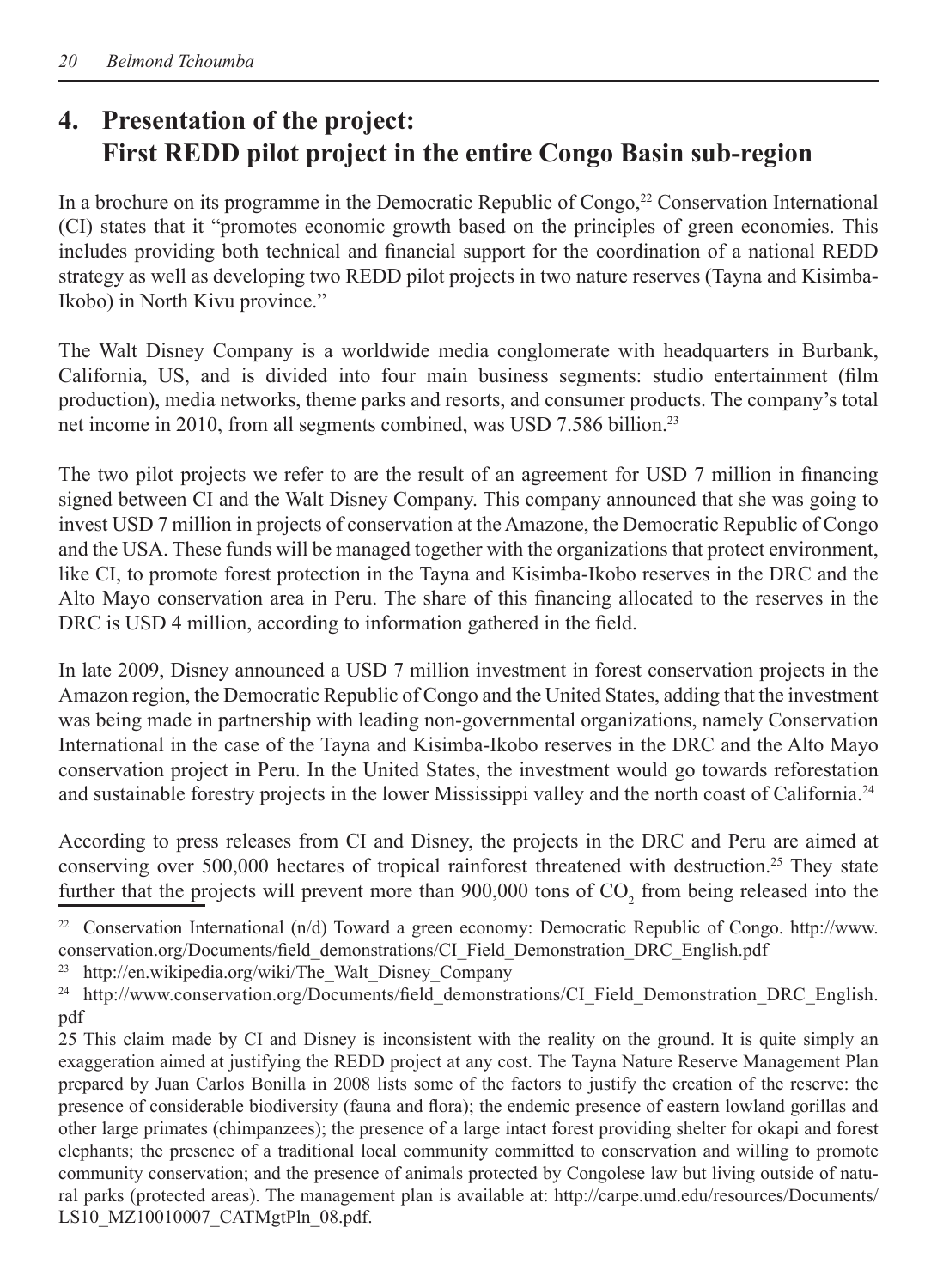atmosphere. The projects will also generate benefits of providing alternative means of livelihood and social services to local communities living within or around the reserves involved. In particular, the funding will support the refurbishing of health clinics, the protection of intact forests and the restoration of degraded areas, the provision of water supplies to local communities, and the operation and management of small-scale hydropower systems, and will guide disbursement of future REDD project revenues to local people involved in community conservation.26 The REDD pilot project in the DRC is meant to provide a sustainable revenue stream to provide funding for local development, in the expectation that this will reduce poverty, as well as funding for long-term management of the two reserves and protection of the biodiversity that they shelter.<sup>27</sup>

The project area comprises a total of 2,270 square kilometres. The project is being managed by CI in partnership with the Dian Fossey Gorilla Fund International (DFGFI), which works directly with local NGOs.

There are several other similar initiatives of community conservation in the provinces of North Kivu and Equateur, which are at different stages in the administrative process. To monitor the process more effectively and coordinate the management of community reserves, the Union of Associations for Gorilla Conservation and Community Development in Eastern DRC (UGADEC) was created. Its mission is to protect large primates and other animals protected by Congolese law in their natural habitats and to build the capacity of local communities in the management of natural resources to enable sustainable use.<sup>28</sup> Community conservation efforts are oriented toward the conservation of large primates and their habitats, the socioeconomic development of local communities living between Kahuzi Biega and Maïko National Parks, and the creation of an ecological corridor between the two parks.

#### *• The Tayna Gorilla Reserve (RGT)*

The Tayna Gorilla Reserve (RGT) is presented as the first community-based conservation initiative in the DRC and in all of central Africa. It is technically a nature reserve in accordance with the legal classifi cation of forests in the DRC, and is thus a protected area whose "community" status derives from its origins and management. The reserve actually dates back to a 1998 initiative proposed by a number of individuals including two traditional chiefs or *bami*, Alexandre Mukosasenge and Stuka Mwana W'eka. It was formally created through Ministerial Order 012/CAB/MIN/ECN-EF/2006 establishing the Tayna Nature Reserve, abbreviated as "RNT".<sup>29</sup> The management of the reserve was transferred from a state agency, ICCN,<sup>30</sup> to a community organization, RGT (Tayna Gorilla Reserve), through a management contract signed between the two parties on 5 May 2006. Since then,

<sup>&</sup>lt;sup>26</sup> http://www.conservation.org/sites/celb/Documents/2010.03.05 Disney Factsheet LR.pdf

<sup>&</sup>lt;sup>27</sup> CI is also developing a conservation concession REDD project in the province of Equateur. The aim of this project is to demonstrate to the government that commercialization of the carbon stock is a viable alternative to extractive, industrial use of the forest. According to CI, the carbon revenue from this project will contribute to reducing poverty and supporting local development within a decentralized structure.

<sup>&</sup>lt;sup>28</sup> *Revue de l'UGADEC*, N° 3, September 2008.

<sup>&</sup>lt;sup>29</sup> Journal officiel de la République démocratique du Congo, 15 June 2007, N° 12, Col. 8.

The ICCN (Congolese Institute for Nature Conservation) is the state agency responsible for the management of protected areas in the DRC. It is overseen by the Ministry of the Environment, Nature Conservation and Tourism.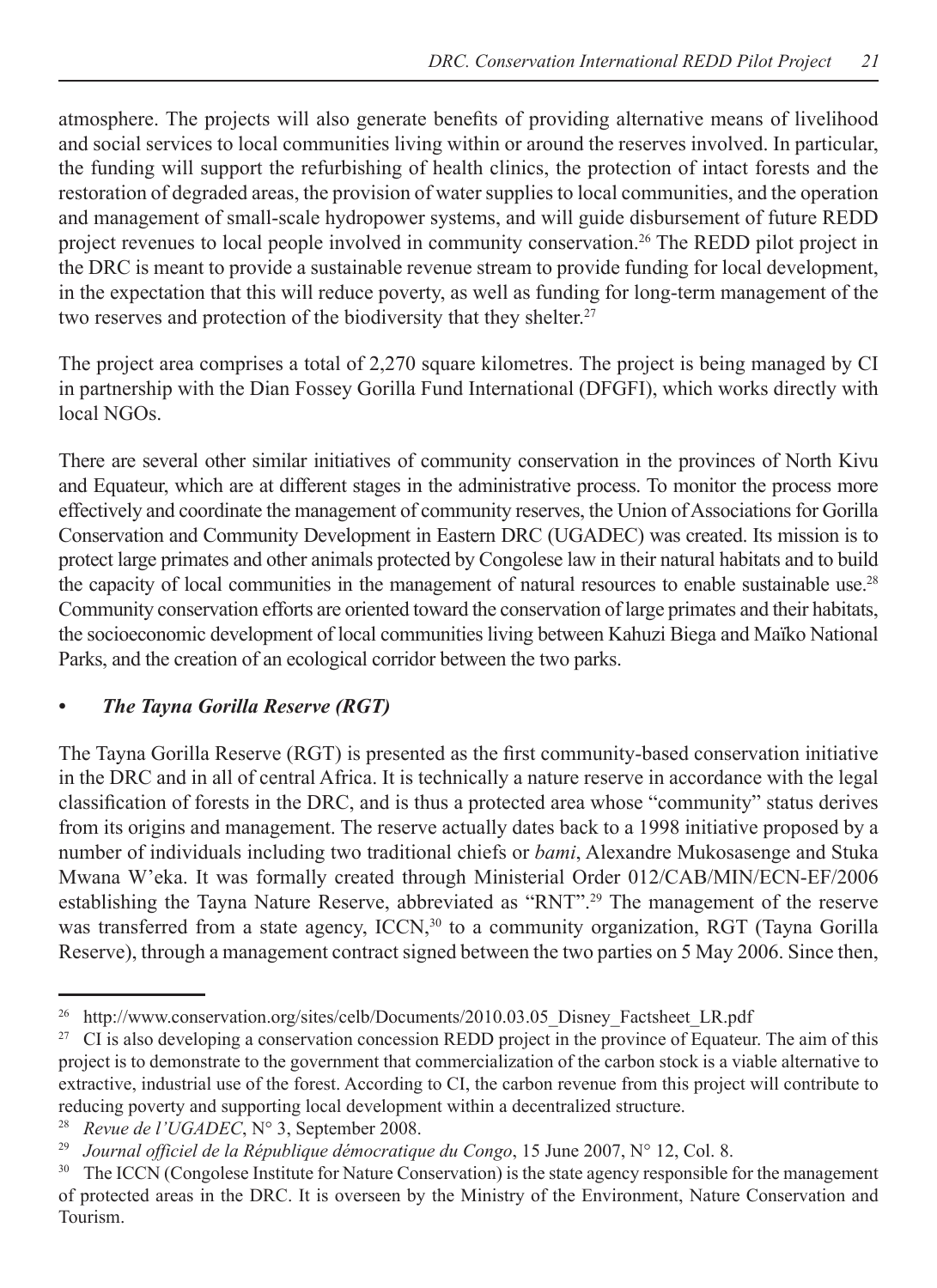neighbouring communities have benefited from infrastructural development initiatives undertaken by CI and other partners, including:

- The electrification of the villages of Kasugho and Katoyo and of the facilities of the TCCB/UCNDK (Tayna Centre for Conservation Biology/Kasugho University for Nature Conservation and Development)
- The expansion of small livestock raising, including the raising of pigs in Kasugho and other animals in Mutenda, Kitowa and Mbuhi;
- The rehabilitation of the road between Lubero and Kasugho;
- Catchment and distribution of spring water in Mutenda, Mbuhi and Kitowa, and supply of water to Kasugho;
- Rehabilitation of the health post in Fatua. $31$

#### **Community reserve management32**

The management strategy for community reserves involves subdividing them into three main zones:

#### **1. Integral zone**

In this area conservation of the flora, fauna, water, soil and environment in general is of paramount interest. It is protected from any intervention that could alter its appearance, composition or evolution. Within this zone, human activities such as hunting, farming, mining and logging, are prohibited. However, scientific study and tourism are encouraged and the proceeds shared between the development needs of local communities and the state.

#### **2. Buffer zone**

These are areas where residents may remain and continue their agricultural and pastoral livelihoods. Subsistence hunting of non-protected species and extraction of non-timber forest products by the indigenous population are authorized, but must be evaluated and monitored by the scientific team in collaboration with the local communities.

#### **3. Development zone**

Unlike in the other two zones, all legal productive activities are permitted in these areas, which are targeted for infrastructure development.

In administrative terms, the RGT is shared between the *collectivités chefferies* ("chiefdoms", also known as sectors, a local administrative division in the DRC) of Bamate and Batangi, in the territory of Lubero. It covers an area of 900 square kilometres and is named after the Tayna River, which runs through both Bamate and Batangi.

#### *The problematic Kisimba-Ikobo reserve*

The Kisimba-Ikobo Primate Reserve (RPKI) is the second so-called community reserve in the province of North Kivu. Its creation stemmed from the efforts of the promoters of community-based conservation (CI and its partners) to reinforce the concept by creating several initiatives similar to the Tayna and the Kisimba-Ikobo reserves.

<sup>31</sup> http://www.tccb-ucndk.org/pages/RGT.htm

<sup>32</sup> http://www.tccb-ucndk.org/pages/RGT.htm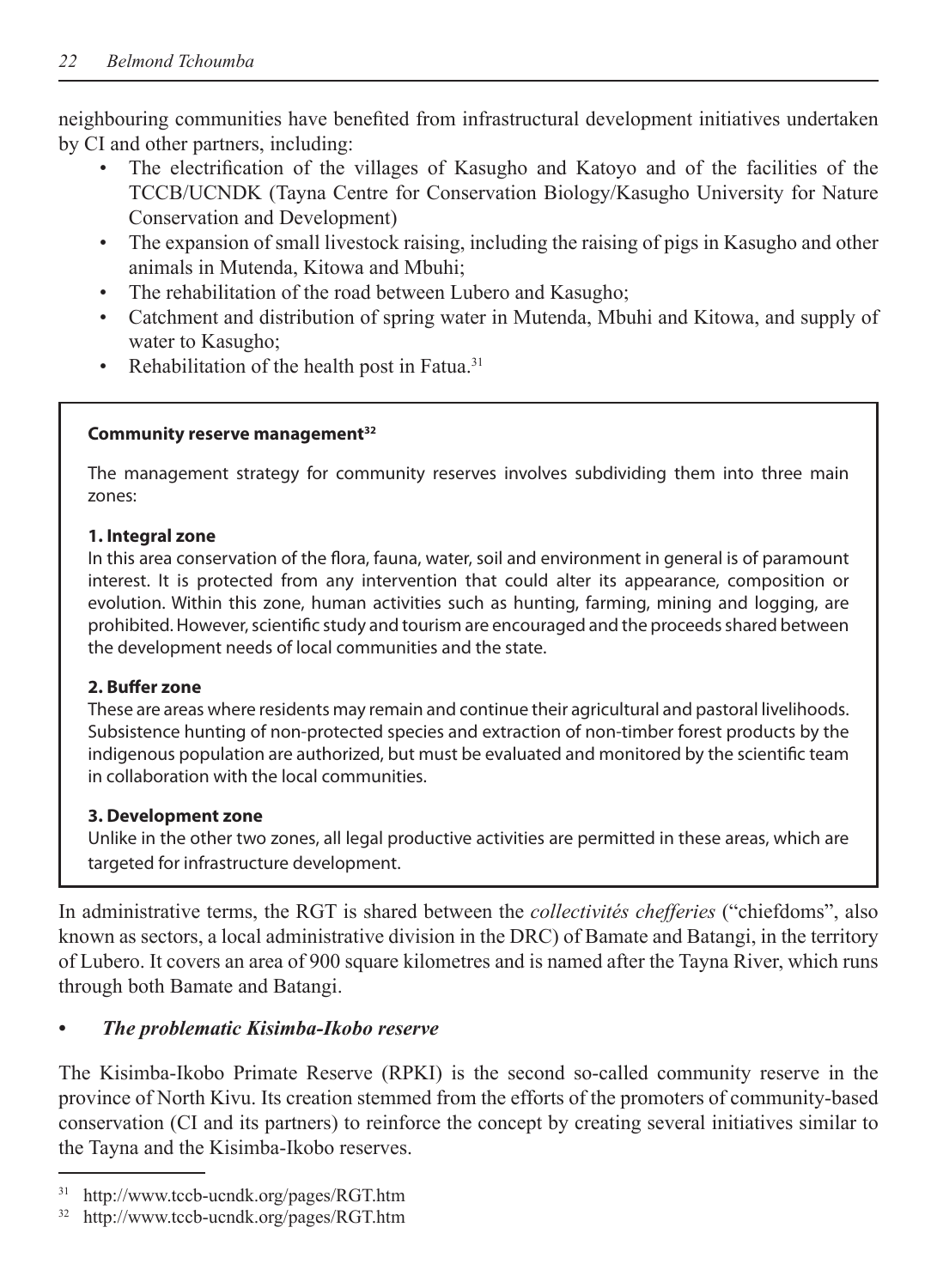Like the RGT, the RPKI is a protected area with the legal status of a nature reserve, created by Ministerial Order 013/CAB/MIN/ECN-EF/2006 establishing a nature reserve to be named the Kisimba-Ikobo Primate Reserve and abbreviated as "RPKI".33 Its management was placed under the responsibility of the Bakumbule Community Primate Reserve project (RECOPRIBA), a so-called community association whose members are meant to be from the *groupements* (a local territorial division) of Kisimba and Ikobo. The association is strongly challenged as unrepresentative of those who are supposed to be among its members.

In geographic terms, the RPKI is situated immediately south of the RGT, while in administrative terms, it is located in the territory of Walikali. It occupies the territory of the *groupements* of Kisimba and Ikobo, which encompass a total of 19 *localités* or villages, of which only six are not located within the borders of the reserve.

Unlike the Tayna reserve, whose creation originally stemmed from the initiative of local traditional chiefs who were able to gain the support and approval of all the other land rights holders in the area to participate in a community conservation project, the creation of the RPKI has been the subject of heated internal conflict. Some people vigorously are vigorously opposed to the creation of a protected area in its their ancestral forests, particularly because of the restrictions this it would entails for the on exercising of their land and forest rights.

The gestation and birth of the RPKI were marked by pain and strife. When the REDD pilot project arrived, these conflicts had not been resolved. On the contrary, it would appear that the project has revived tensions and strengthened the determination of a sector of the population some of the people to fight for the recognition and protection of their basic rights.

In fact, since 2003, several years before the official creation of the RPKI, residents of communities in Kisimba and Ikobo including *groupement* leaders, village chiefs, local notables and members of the community, both women and men, have written many letters to the relevant public authorities to express their opposition to a nature reserve on their ancestral lands. This opposition resulted in upheavals in communities in Kisimba and Ikobo in 2003. Some of the two *groupements* challenged the very creation of RECOPRIBA, $34$  the association now in charge of managing the RPKI. Their grievances include the fact that not all land rights holders had participated in the demarcation of their ancestral lands, the lack of transparency and openness of the RECOPRIBA directors, and the erroneous demarcation of the area allocated for the nature reserve, among other issues. That same year, Ikobo livestock breeders living in Butembo wrote a letter to the RECOPRIBA coordinator in which they demanded that their 5,000 hectares of land, which they had paid to acquire, not be included in the nature reserve being created.<sup>35</sup>

<sup>&</sup>lt;sup>33</sup> Journal officiel de la République démocratique du Congo, 15 June 2007, N° 12, Col. 13.

<sup>&</sup>lt;sup>34</sup> Letter dated 10 January 2003 from customary landowners in Ikobo and Kisimba addressed to the head of the provincial department of the environment of nature conservation for North Kivu in Goma, protesting the establishment of RECOPRIBA.

Letter dated 5 March 2003 from livestock breeders in Ikobo addressed to the coordinator of RECOPRIBA to voice their opposition to the initiative.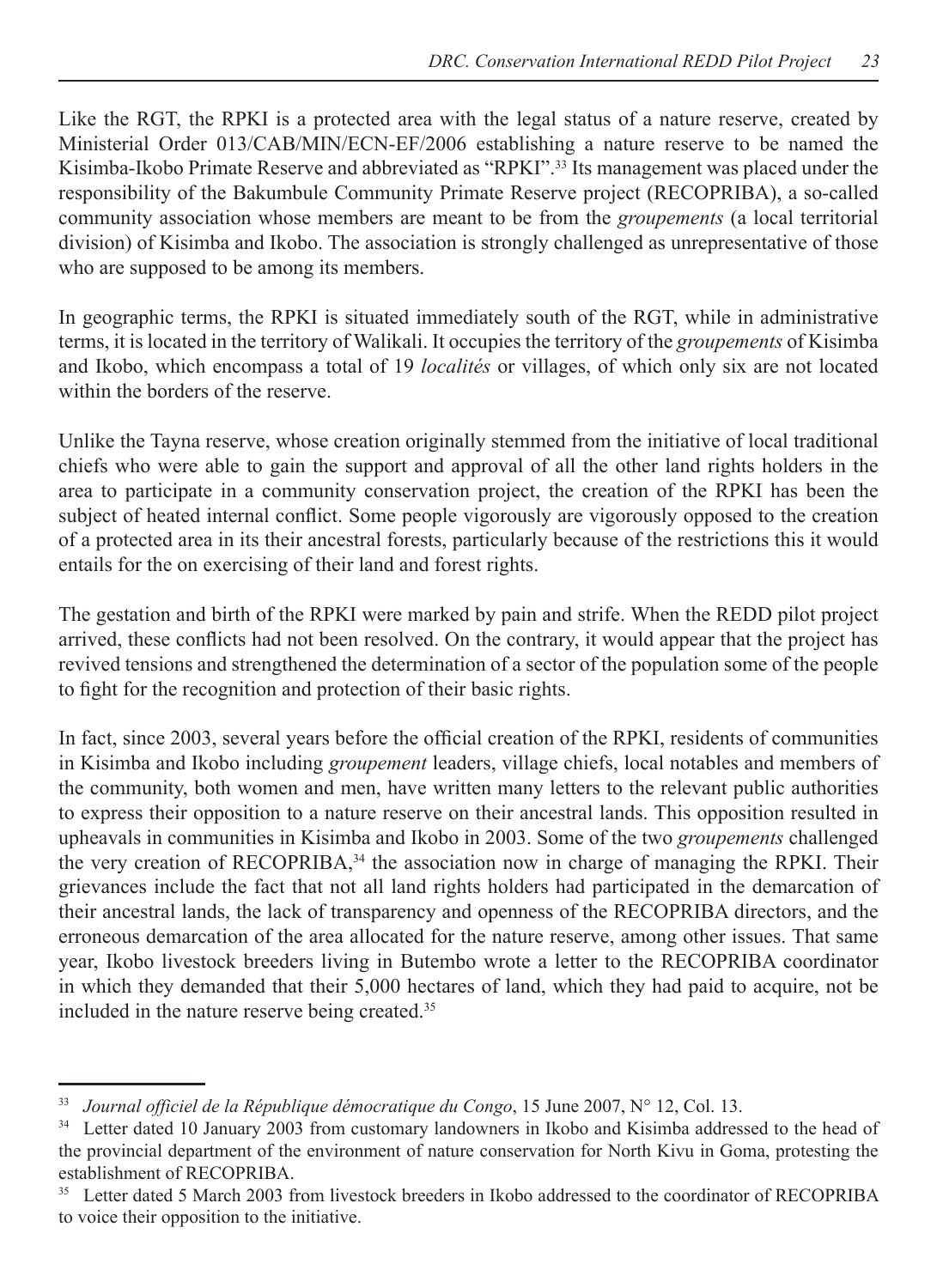In the face of these protests and the risk that they could ignite social conflicts in a region already battered by seemingly endless civil war and rebellion, the Ministry of Justice, through decree JUST. GS/20/4663/2004, suspended the activities of RECOPRIBA.<sup>36</sup> The association's directors ignored the decree and continued with their activities but were subsequently called to order by the head of the office of religious organizations and associations at the Ministry of Justice, in a letter dated 29 March 2005.<sup>37</sup> It was in the midst of this confusion that the RPKI was officially created on 3 April 2006; there is no way of knowing if the Ministry of Justice decision to suspend RECOPRIBA's activities had ever been cancelled or nullified.

The Ministry of the Environment's creation of the RPKI did not end the protests. On the contrary, it appears to have revived them. In fact, just one month after the minister had signed the order creating the RPKI, he was besieged with letters demanding the order's outright revocation, in view of the risks of social conflict it could provoke.<sup>38</sup> Those who oppose the reserve dispute both the legality and the legitimacy of the ministerial order. According to people interviewed on the ground, "the demarcation of the reserve was not carried out in a participatory manner. In addition, the statement regarding the legal situatio of the lands —that certifies the land is not being used and therefore is vacant— on which the ministry based the creation of the reserve was signed by the leader of the *groupement* on everyone's behalf, when in fact each land rights holder is exclusively responsible for his portion of the land." The silence of the authorities in the face of the huge volume of correspondence about the reserve has done nothing to discourage the communities who are determined to defend their rights over their ancestral lands and forests. The latest action taken by the communities of Kisimba and Ikobo is a petition addressed to the Ministry of Environment, Nature Conservation and Tourism in which they reiterate their demand for the repeal of the ministerial order establishing the RPKI, while stating their commitment to conserving the biodiversity of their forest through genuinely community-based forest management.<sup>39</sup> Their determination is also reflected in this declaration by Kisimba and Ikobo community members opposed to the reserve: "The ministerial order that created the RPKI was signed without consulting the community and if it is necessary we are prepared to walk all the way to Kinshasa to voice our demands."

Opposition to the ministerial order establishing the RPKI is grounded in the refusal of community members to be stripped of their customary land and forest rights; these are duly recognized by the country's constitution, which states: "Private property is sacred. The state guarantees the right to individual or collective property acquired in accordance with law or custom."40 The reason that some of the people of Kisimba and Ikobo continue to oppose the reserve is that its very creation deprives

<sup>&</sup>lt;sup>36</sup> Letter dated 27 September 2004 addressed to the assistant administrator of Pinga by the vice-governor responsible for political, administrative and social affairs in the province of North Kivu.

<sup>&</sup>lt;sup>37</sup> Letter N°JUST.GS/20/285/2005 dated 29 March 2005 addressed to the vice-governor of the province of North Kivu by the director of religious organizations and associations of the Ministry of Justice regarding the insubordination of the head of the territorial administration in Pinga.

<sup>&</sup>lt;sup>38</sup> Letter dated 10 May 2006 from traditional chiefs and landowners in Ikobo addressed to the minister of the Environment, Nature Conservation and Tourism to protest the operation of the NGO RPKI in Ikobo; letter dated 6 June 2006 from residents of Kisimba addressed to the minister of the Environment, Nature Conservation and Tourism to demand the revocation of Ministerial Order N° 013 CAB/MIN/ECN-EF/2006.

Letter from residents of Kisimba and Ikobo addressed to the minister of the Environment, Nature Conservation and Tourism communicating resolutions reached at a meeting on 20 February 2011.

Article 34 of the Constitution of the Democratic Republic of Congo.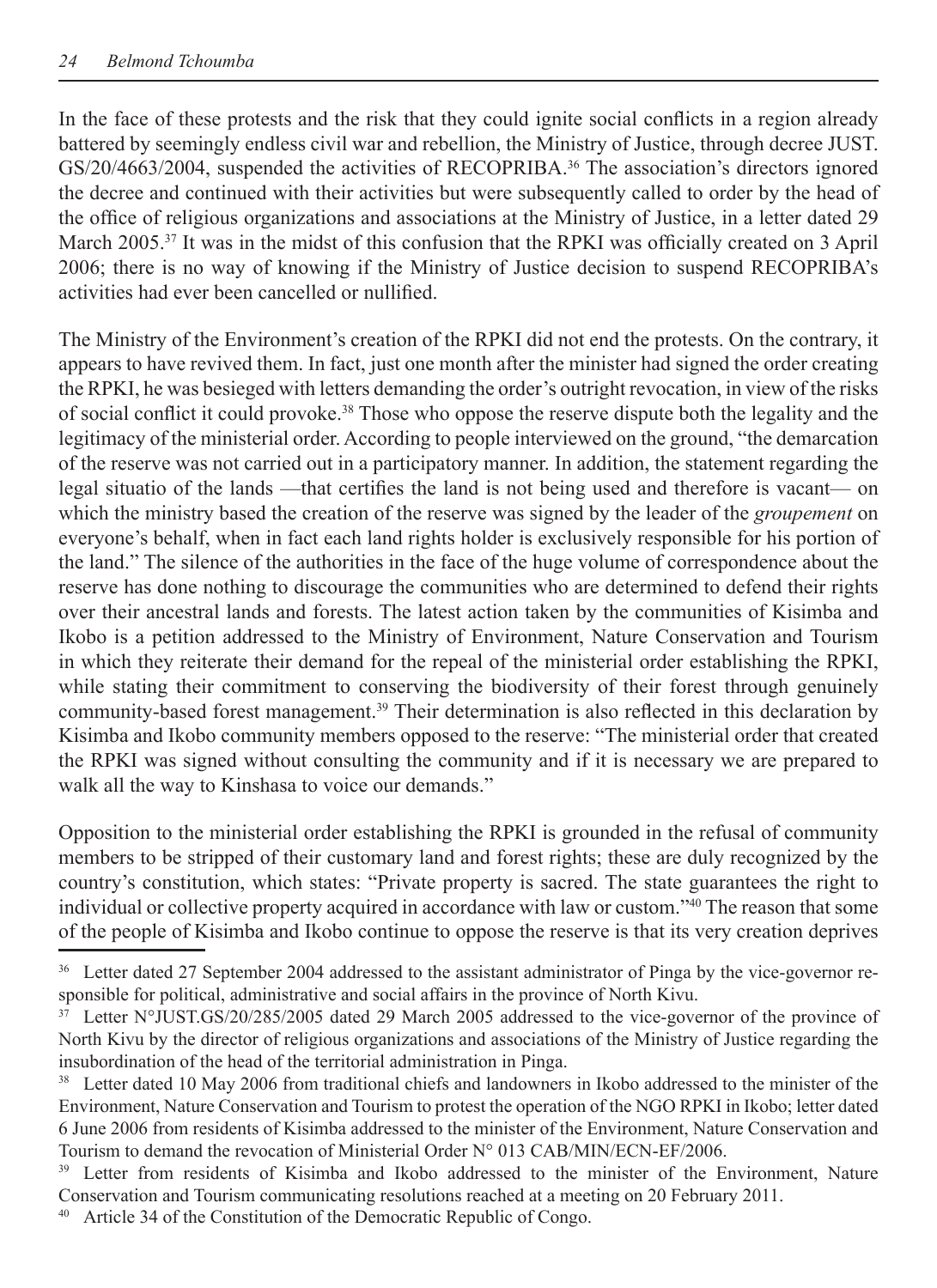them of their basic rights. The ministerial order prohibits certain activities within the reserve that are closely tied to their way of life and local culture. Article 3, for example, prohibits the following activities within the borders of the reserve:

- 1) Introducing any species of animal or plant, firearm, trap or hunting device, capturing or transporting any wild animal dead or alive, trophy, meat or other animal by product.
- 2) Pursuing, hunting, capturing, frightening or disturbing, in any way, any species of wild animals, even those reputed to be harmful, except in cases of legitimate defence.
- 3) Engaging in the exploitation of precious materials or carrying out any activity that could alter the habitat of animals or the character of the reserve.<sup>41</sup>

#### Legal status of nature reserves<sup>42</sup>

Under Congolese forest law, nature reserves form part of the category of classified forests.

Classified forests are subjected, through the implementation of an official act of classification, to legal restrictions regarding user and exploitation rights. They are assigned a particular function and are usually designated for environmental protection. They may include integral nature reserves, forests located in national parks, protected areas, botanical and zoological gardens, biosphere reserves, wildlife reserves and hunting reserves. Added to these are also the forests necessary to protect hillsides against erosion, to protect human environment, springs and waterways, to conserve biodiversity and soils, and to maintain and improve the health of the natural environment. Classified forests are part of the public domain of the Congolese state. They are inalienable and nontransferable, which means they cannot be sold or granted in concession for any reason whatsoever. It is the ecological role of forests that gives the state ownership of certain areas because they have a public interest function. As such, they should be placed at the highest level of public goods in need of protection. This inalienability is absolute as long as a forest is not declassified. In accordance with Articles 19 and 15 of the DRC Forest Code, both the classification and declassification of a forest are carried out through an order issued by the Ministry of the Environment in accordance with a procedure established by decree.

In classified forests, concession rights are prohibited and the user rights of neighbouring people are very restricted or simply non-existent. This means that neighbouring communities are prohibited from gathering dead wood and straw; picking fruit, edible plants and medicinal plants; collecting gums, resins or sap; and extracting wood to build houses or use in crafts. These various user rights cannot be exercised in integral nature reserves, national parks and botanical gardens, areas in which any form of exploitation is totally prohibited.

Local communities, particularly those opposed to the creation of the reserve, consider all the stipulations of the ministerial order as an attack on their way of life, culture, and their land and forest rights guaranteed under the country's constitution. It is therefore easy to understand their opposition towards the reserve and the activities carried out or proposed there.

Also underlying the resistance to the reserve and its promoters is the process which resulted in its creation. The communities maintain that the two traditional chiefs who signed the declaration that the lands were vacant did not have the right to represent all the land rights holders without an explicit mandate. Moreover, the local communities assert that the public survey required by law

Article 3 of Ministerial Order N° 013 CAB/MIN/ECN-EF/2006 of 3 April 2006 establishing a nature reserve to be named the Kisimba-Ikobo Primate Reserve and abbreviated as "RPKI".

<sup>42</sup> Garry Sakata (2008) Le droit forestier en RDC. Etude juridique en ligne N° 72, FAO.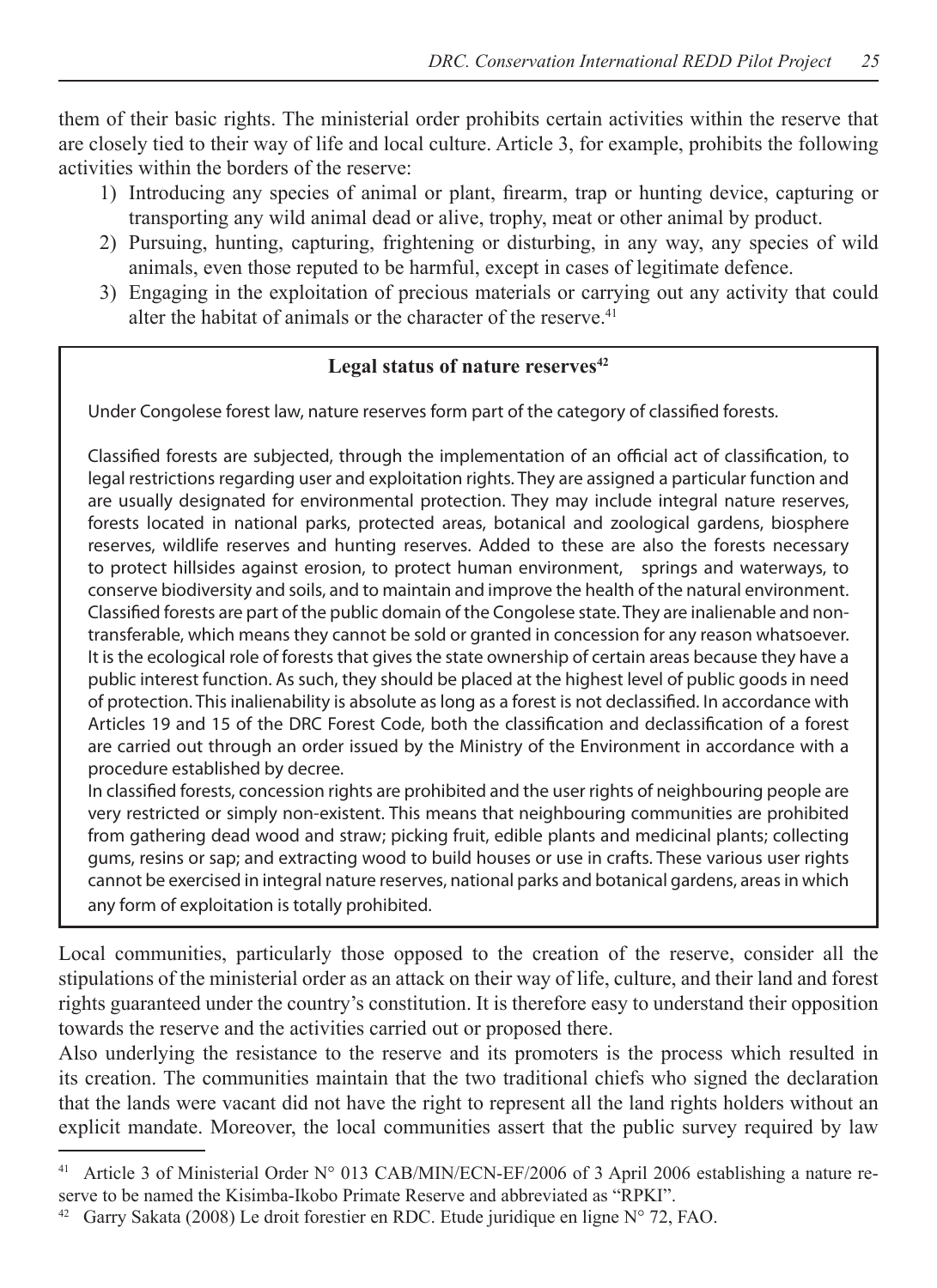prior to the official classification of a forest did not take place.<sup>43</sup> This flaw in the procedure should result *ipso facto* in the ministerial order establishing the reserve being nullified and the rights of the communities demanding them restored.

The people who oppose the creation of the RPKI and the REDD project are strongly supported by local NGOs who work in the Walikali territory. They share their belief that this so-called community conservation initiative strips local communities of their customary land and forest rights. They support their struggle in different ways, and have proposed the establishment of community forests as an alternative framework for community conservation and sustainable management of forest resources involving the participation of local communities.

### **5. From g orilla conservation to the carbon market**

The Tayna and Kisimba-Ikobo nature reserves were created to protect the western lowland gorillas that are endemic in North KIVU region. These two pioneering efforts have contributed significantly to reflection on the concept of community conservation in the DRC. On the basis of these pilot initiatives, the Congolese Institute for Nature Conservation (ICCN) has developed a national community conservation strategy. In the province of North Kivu, the establishment of so-called community reserves is part of a global conservation strategy and the creation of a wildlife corridor linking Kahuzi Biega National Park (PNKB) and Maïko National Park



*Map: Location of community reserves in North Kivu* 

Source: Magnant Mubonge (2011) Conservation communautaire et REDD+, expérience de l'UGADEC et de DFGFI dans le Landscape 10 en RDC.

<sup>43</sup> Article 15 of Law N° 011-2002 of 29 August 2002 establishing the Forest Code. The procedures for the classification and declassification of forests were defined in a decree published *after* the creation of the Kisimba-Ikobo Primate Reserve.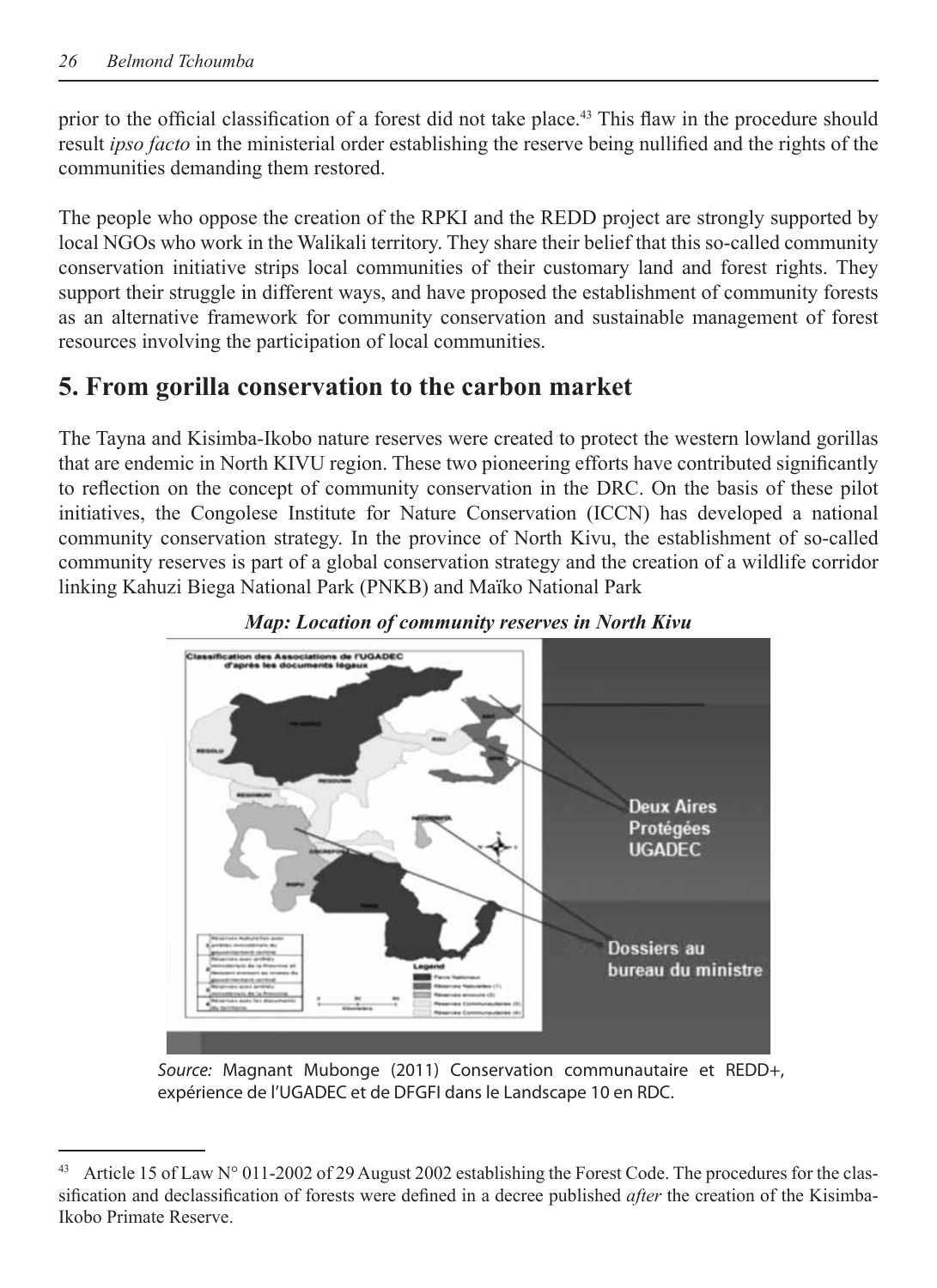In spite of the conflicts it has engendered, the community conservation approach in North Kivu has attracted numerous international partners which have contributed technical and financial support. The Dian Fossey Gorilla Fund International (DFGFI) has become the primary technical and financial partner in the initiative and thus a key stakeholder for all international funders interested in community conservation in North Kivu. Numerous other partners have since fallen in behind to contribute their support to community conservation in the province, including Conservation International and USAID, through its CARPE programme.<sup>44</sup> In addition to conservation activities *per se*, financial support has been given to socioeconomic initiatives aimed at promoting inclusion and ownership of the project among local communities, especially in the Tayna area.

It is within this context of experimentation with community conservation that the REDD pilot project has emerged, inspiring enthusiasm in some but serious concerns among others.

# **6. REDD pro ject impacts on local communities**

The REDD pilot project in the RGT and RPKI began in 2009 with the signing of an agreement between CI and the Walt Disney Company. The contents of the agreement have not been made public. The information released by Disney states that the project will support the local communities involved so that their management of the forest and conservation of its resources will provide a source of income to improve their livelihoods. The funds provided by Disney will also be used to prepare the project design document (PDD), assess forest carbon stocks, and finance the verification of emissions "avoided" through successful implementation of the project. In terms of social benefits, the project will also provide money to restore health care centres and provide them with medicines and supplies, ensure the provision of drinking water to local communities, and build and manage micro hydroelectric plants, along with other initiatives.

The REDD pilot project is still in its preliminary phase, devoted to sensitizing local communities, gathering of socioeconomic data, and making a biomass inventory. The visible outcomes of initiatives on the ground are the result of prior support received under the framework of gorilla conservation efforts on the Tayna reserve. In other words, it is too soon to assess the social impacts of the REDD pilot project on the different communities involved. But the processes initiated, both through the creation of the reserves and the pilot project launch, provide some grounds for reflection. Our impact assessment takes into account the Climate, Community and Biodiversity (CCB) Standards<sup>45</sup> with which the project has committed itself to comply.

<sup>44</sup> Patrick Mehlman (2010) Case Study 3 - Protected Areas Land Use Planning: Lessons Learned from the Tayna Community-Managed Nature Reserve. http://cmsdata.iucn.org/downloads/lessons\_learned\_chapter2\_ case\_study3.pdf

<sup>&</sup>lt;sup>45</sup> The CCB Standards define rules that can be applied to land-based carbon projects aimed at reducing emissions through avoided deforestation and forest degradation (REDD) and carbon sequestration, while also delivering net positive benefits to local communities and biodiversity. The standards were developed by the Climate, Community and Biodiversity Alliance (CCBA), a partnership among research institutes, corporations and major conservation organizations (including The Nature Conservancy, Wildlife Conservation Society, Conservation International and Rainforest Alliance) which ultimately serves to provide a "green label" for projects involving the sale of carbon credits. http://www.climate-standards.org/index.html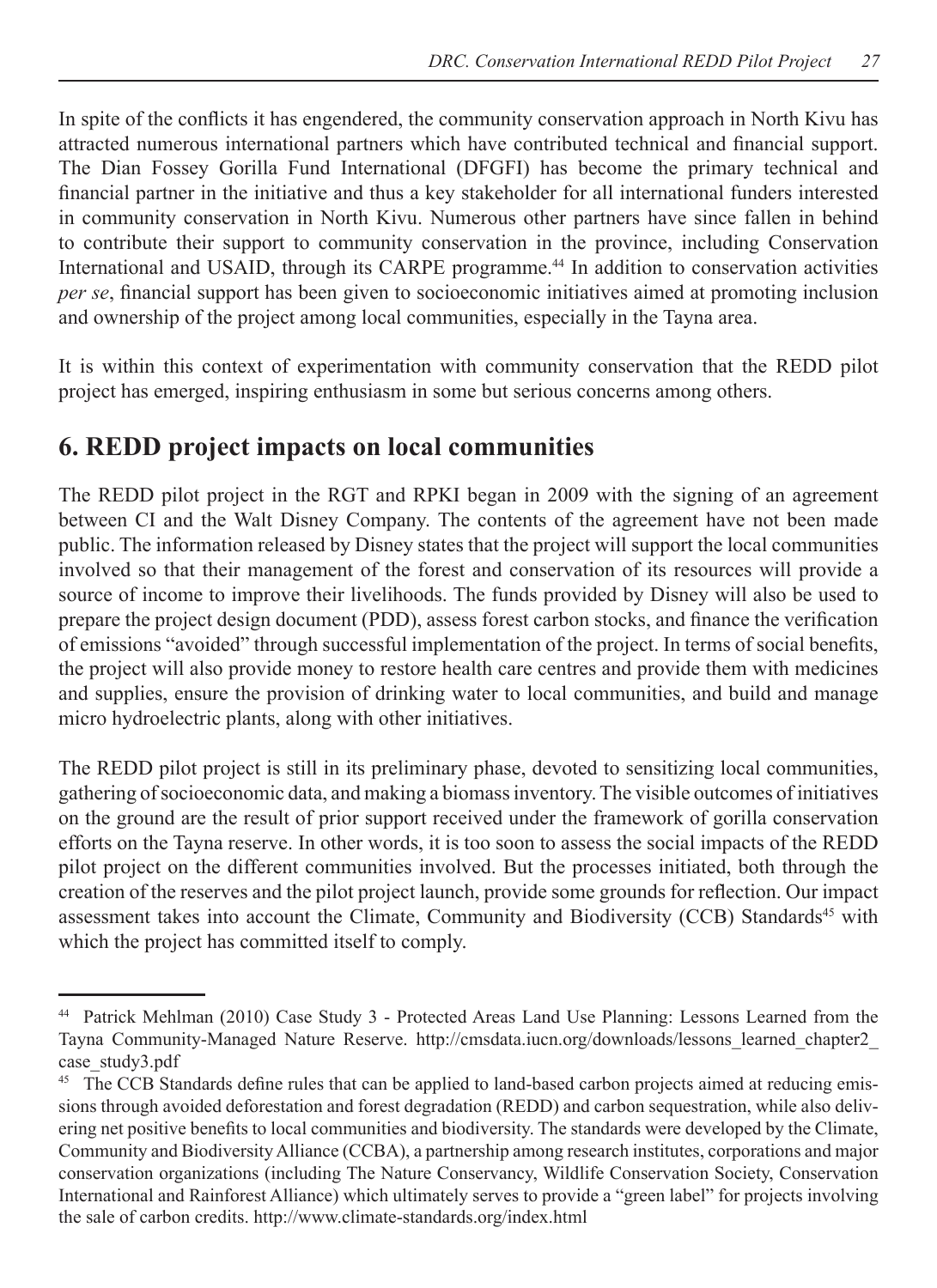#### *• Less than fully informed consent*

CI and its field partners have placed considerable emphasis on sensitizing the population so as to persuade and "convert" them to gorilla conservation and, more recently, the REDD project. These sensitization efforts have extended beyond local communities to encompass local, provincial and national authorities.

For the local communities and UGADEC officials, the crowning achievement of this sensitization process was a commitment pledge in which the local rights holders who signed it signalled their willingness to take part in the project. The commitment pledge is also being used as proof that local land rights holders have given their consent for the project to be carried out on their lands.

The problem is that some of those within the *groupements* of Kisimba and Ikobo, are protesting that they have been excluded throughout the process of the creation of the reserve where the REDD project is now to be based. As already mentioned, there people are struggling for their constitutionally guaranteed rights to be recognised and respected. The various petitions and requests signed by *groupement* leaders, village leaders, local notables and other land rights holders in Kisimba and Ikobo, although ignored by those in charge of the project, indicate that these community members did not give their approval or acquiesce to the project, and that it encroaches on their customary lands without their consent.

The project has not taken any steps to address this highly contentious situation. On the contrary, it seems to be moving forward as if there were no problems whatsoever, thus creating the conditions for conflict with unpredictable consequences. After we had conducted our research, however, UGADEC officials informed us that a participatory demarcation process was being planned to resolve the conflict within the community between those who support the project and those who do not.

With regard to the Batangi and Bamate communities involved in the Tayna reserve, although pledges of commitment were signed in accordance with the wishes of the project leaders, the reactions of some of the people we met raise certain questions. Listening to some of the traditional chiefs and members of the general public, one cannot help but ask if the consent given was truly informed, or if, in fact, it was the promises made to them during the sensitization process that convinced land rights holders to give their consent for the project to be implemented. There are rather clear indications of the latter that consent was obtained because of the promises made to them. According to one testimony gathered in the field:

*«The population was very happy to welcome the community reserve project, because we didn't know the value of the protected animals, or of the forest itself. We were informed about the REDD project* and they told us that there will be a great many benefits for us. They told us not to attack the forest anymore, but to protect it, the same way we protect the gorillas. (...) They told us that trees produce *carbon, which is important for the atmosphere. (...) Everyone is going to be well off and our lives* are going to change. We are going to open the way and deep in the forest everyone is going to find *their share. They told us the REDD project is going to last 20 years, and it started three years ago* and we still haven't seen anything. So we can see that the benefits are taking a long time to reach us and people are starting to get discouraged. But we keep on hoping, because they have filled us with hope.»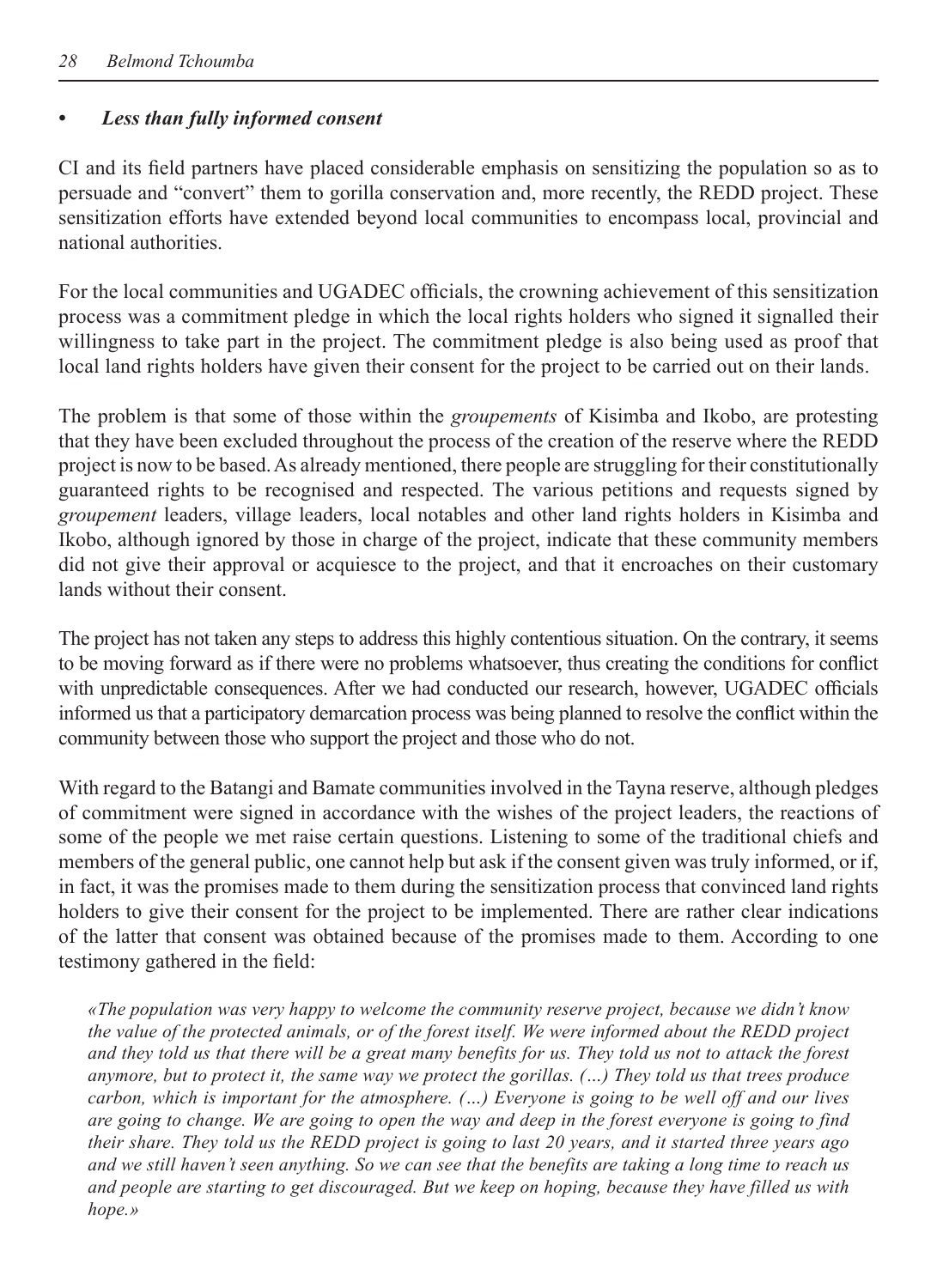Another community member added:

*—Yg" jcxg" citggf" vq" vjg" TGFF" rtqlgev" cevkxkvkgu0" Kh" vjgtg" ctg" qduvcengu." vjg{" yqp'v" dg" tckugf" d{" us. There is carbon in the forest and we have agreed not to destroy the forest. This is going to qpen the door to development. The carbon belongs to everyone and especially the landowners. As* compensation, every landowner is going to receive the equivalent of the cost of a goat every year,  $y^{46}$ 

These comments reflect the biased information received by the local people. Most of them have no idea of the duties and responsibilities attached to the promises made to them. The expectations of local communities could well surpass what the project can actually deliver. If this proves to be the case, the resulting frustrations could be counterproductive, threatening the objectives of the project.

#### *• Ongoing co nfl icts in Kisimba and Ikobo*

The conflicts that arose from the creation of the RPKI have yet to be resolved. The communities of Kisimba and Ikobo appear to be divided into at least two opposing camps: some people support the reserve's activities, while others are vehemently opposed to them.

Perceptions of these conflicts vary, depending on which camp one is in or supports. While those who oppose the reserve are demanding the restitution of their lands through the revocation of the ministerial order that created the RPKI, others tend either to downplay the conflict, attributing it to a simple struggle over leadership, or to ignore it altogether.

According to information gathered in the field, some people have already died as a result of these conflicts, while many others are concerned for their safety. Residents of Kisimba and Ikobo sent a letter to the governor of the province of North Kivu on this subject.<sup>47</sup>

The letter's signatories state that they are opposed to the REDD project not because the project in itself is bad, but because their rights were not respected in the creation of the nature reserve where the project will be based. This is another example of the violation of the right to free, prior and informed consent.48 The community members interviewed stated that "the REDD project has not respected the conditions concerning our participation, and that is why we are opposed to it."

Those in charge of the project, far from seeking a way to resolve the conflict raised by the opposition of some of the people of Kisimba and Ikobo, have tended instead to aggravate it through their stubborn determination to move forward regardless the opposition.

<sup>&</sup>lt;sup>46</sup> UGADEC officials confirmed this form of compensation, saying that it corresponds to a traditional model of compensation used in North Kivu. This goat (which has a local value equivalent to USD 30) is to be given annually beginning this year to a number of landowners who support the reserve, without taking into account the area of the lands they have ceded or the membership of the clan that owns the concession.

<sup>&</sup>lt;sup>47</sup> Letter dated 5 February 2011 from residents of Kisimba and Ikobo addressed to the governor of the province of North Kivu to express their opposition to the Tayna-Kisimba-Ikobo REDD project. The letter was signed by 12 people.

<sup>&</sup>lt;sup>48</sup> In addition to the right to free, prior and informed consent, it is also evident that the project does not have the approval of all appropriate authorities, in contravention of CCB Standards indicators G5.2 and G5.3.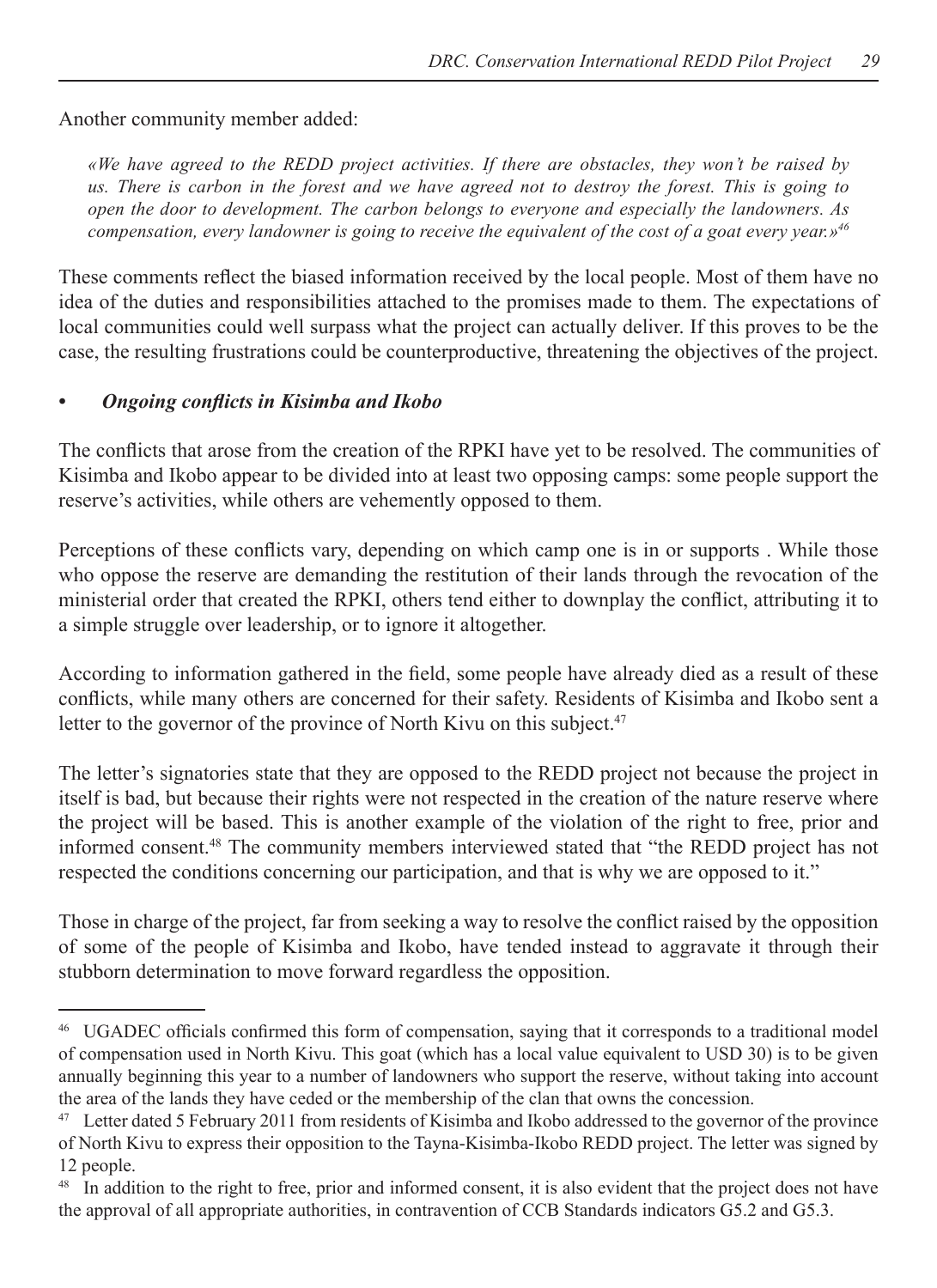What will happen to the REDD project if the opponents in Kisimba and Ikobo win their case and the ministerial order that created the nature reserve is revoked?

#### *• Transparen cy of the project*

The information available on the REDD project is patchy and selective. The Internet seems to be the main source of information, even though Internet access in the project area is practically nonexistent.

Little is known about the agreement signed between CI and Disney, not even by the local leaders who collaborated in creating the reserves, and rumour seems to be the main, even only, source of information for local communities and the general public. The terms of the contract are unknown beyond the project duration and the stated benefits. The implications of the project for local communities are completely vague. According to some of the people we spoke with, "Information about the REDD project does not circulate very well between CI, DFGFI and the local communities. (…) CI and DFGFI have kept too much information to themselves."

The roles and responsibilities of the different institutions involved in the project are not clear to the local people. Between CI, DFGFI, UGADEC and RGT or RPKI, it is difficult for local communities to know who does what.

In other cases, the role of some of the institutions is challenged by others. Between Disney, the carbon credit buyer, on one side and the local communities on the other stand CI, DFGFI and UGADEC. The RGT and RPKI officials with whom we spoke said that they would rather deal directly with DFGFI, without the intermediation of UGADEC. At the time (May 2011) we conducted our research, the two beneficiary reserves had not been informed of the global budget for the project or the amounts that would be allocated for their activities.

What seems to be clear to everyone is that CI is responsible for financial management of the agreement with Disney, while technical management and supervision will be handled by DFGFI. The relationships between DFGFI, UGADEC and the bodies responsible for the two reserves involved (RGT and RECOPRIBA) have not been clarified.

According to some of those we spoke with, this conflict over jurisdictions is partly responsible for delays in implementing the project. When we left the area, neither the RGT nor RPKI had signed any agreements in connection with the project, despite being the primary project beneficiaries and legally responsible for the management of the reserves.<sup>49</sup>

The lack of transparency in the management of the Tayna-Kisimba-Ikobo REDD project and the very limited participation of local communities in the decision-making process reinforce the perception,

<sup>&</sup>lt;sup>49</sup> This lack of definition violates indicator G4.1 of the CCB Standards, which states: "Project proponents must [i]dentify a single project proponent which is responsible for the project's design and implementation. If multiple organizations or individuals are involved in the project's development and implementation the governance structure, roles and responsibilities of each of the organizations or individuals involved must also be described."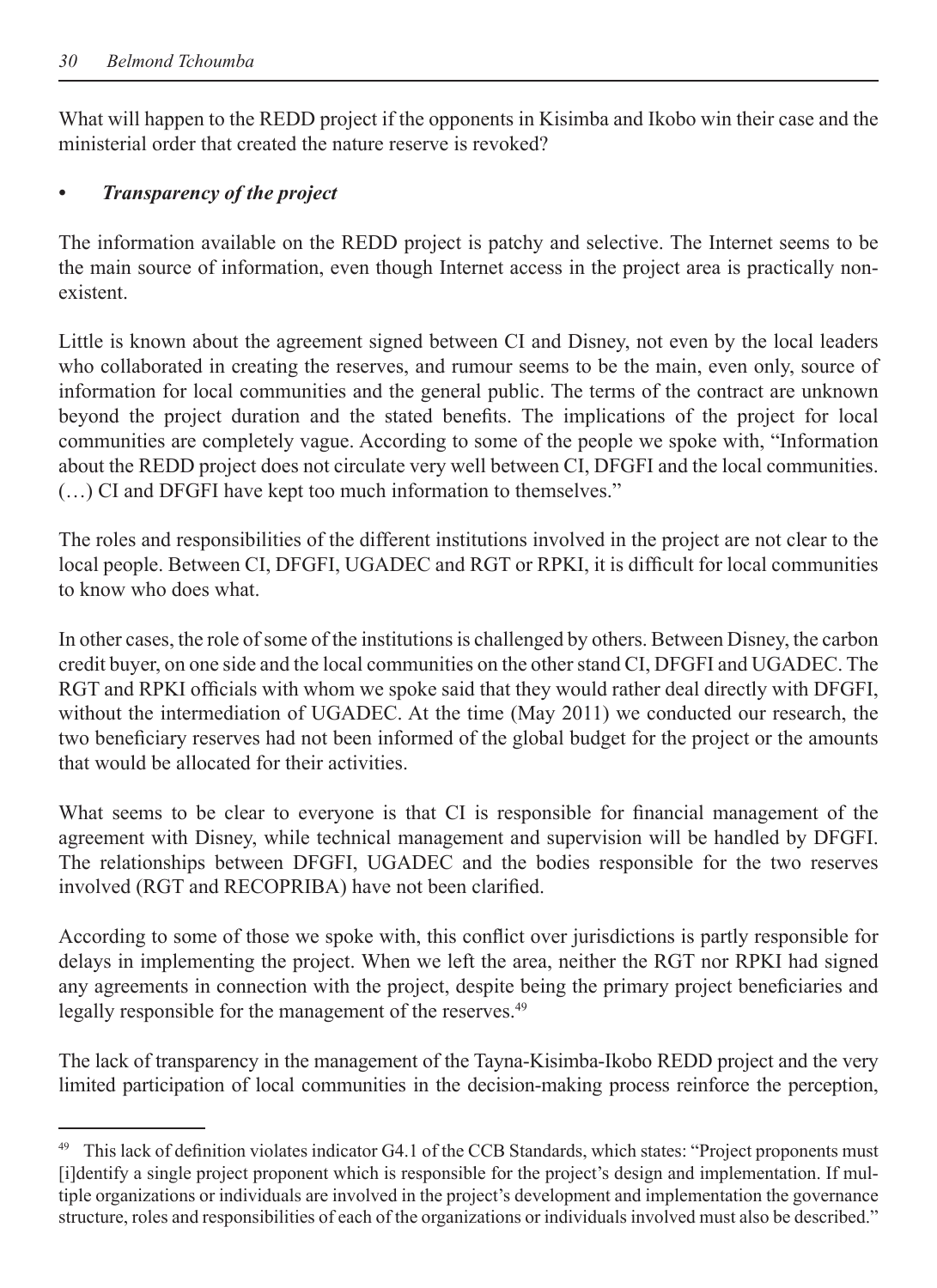that all those we discussed with have, that they are losing control over their forests. In the words of one traditional leader: "It is our forest but other people are managing it in our place."

#### *• The unreso lved question of carbon rights*

As noted above, very little information about the REDD pilot project is circulating within the local communities supposed to be its beneficiaries, despite the fact that UGADEC claims that training and sensitization sessions have been organized for them and for administrative authorities and other project partners.

For many of the project proponents, REDD is synonymous with the sale of carbon credits, leading to the need to assess the carbon stocks stored in the forest that will be marketed as credits. This approach ignored other potential means of financing a reduction of carbon dioxide emissions from deforestation, such as direct public funding. This choice obviously distorts any lessons that could be drawn from the project. Given this context, it is essential to clarify who holds the rights over the forest carbon in a REDD or REDD+ project, because these rights will determine the roles and responsibilities of different actors in the process of reducing emissions due to deforestation and forest degradation. Such rights also determine how any benefits derived from the project will be shared.

The question about carbon rights in the case of the Tayna and Kisimba-Ikobo REDD project encompasses rights to the carbon credits negotiated with Disney and rights to sharing in any benefits resulting from the sale of these carbon credits.

Neither the communities involved nor even some of the project partners seem concerned by this critically important question. Even at the national level, this question has not really been addressed. Thus the benefit sharing mechanisms for the project remain unknown to the local populations, who are instead bombarded only with vague promises of benefits.

CI has commissioned a specialist law firm to consider this question and propose a model that will in all likelihood be "imposed" on the local population.<sup>50</sup> The situation is all the more ambiguous since the land ownership regime in the DRC can give rise to confusion. The project involves nature reserves, which are the property of the state (*see* box, p. XX on the legal status of nature reserves), as well as a community conservation initiative in which numerous organizations actively participate. This raises the question of whether the state, in transferring the management rights to local communities, also transferred the carbon rights or not. This is unlikely, given that REDD had not been thought of at the time the management agreements between the Congolese Institute for Nature Conservation (ICCN) and the communities involved were signed the  $5<sup>th</sup>$  of May 2006, (for Tayna reserve).

This contravenes indicator G5.6 of the CCB Standards, which stipulates: "Project proponents must [d] emonstrate that the project proponents have clear, uncontested title to the carbon rights, or provide legal documentation demonstrating that the project is undertaken on behalf of the carbon owners with their full consent. Where local or national conditions preclude clear title to the carbon rights at the time of validation against the Standards, the project proponents must provide evidence that their ownership of carbon rights is likely to be established before they enter into any transactions concerning the project's carbon assets."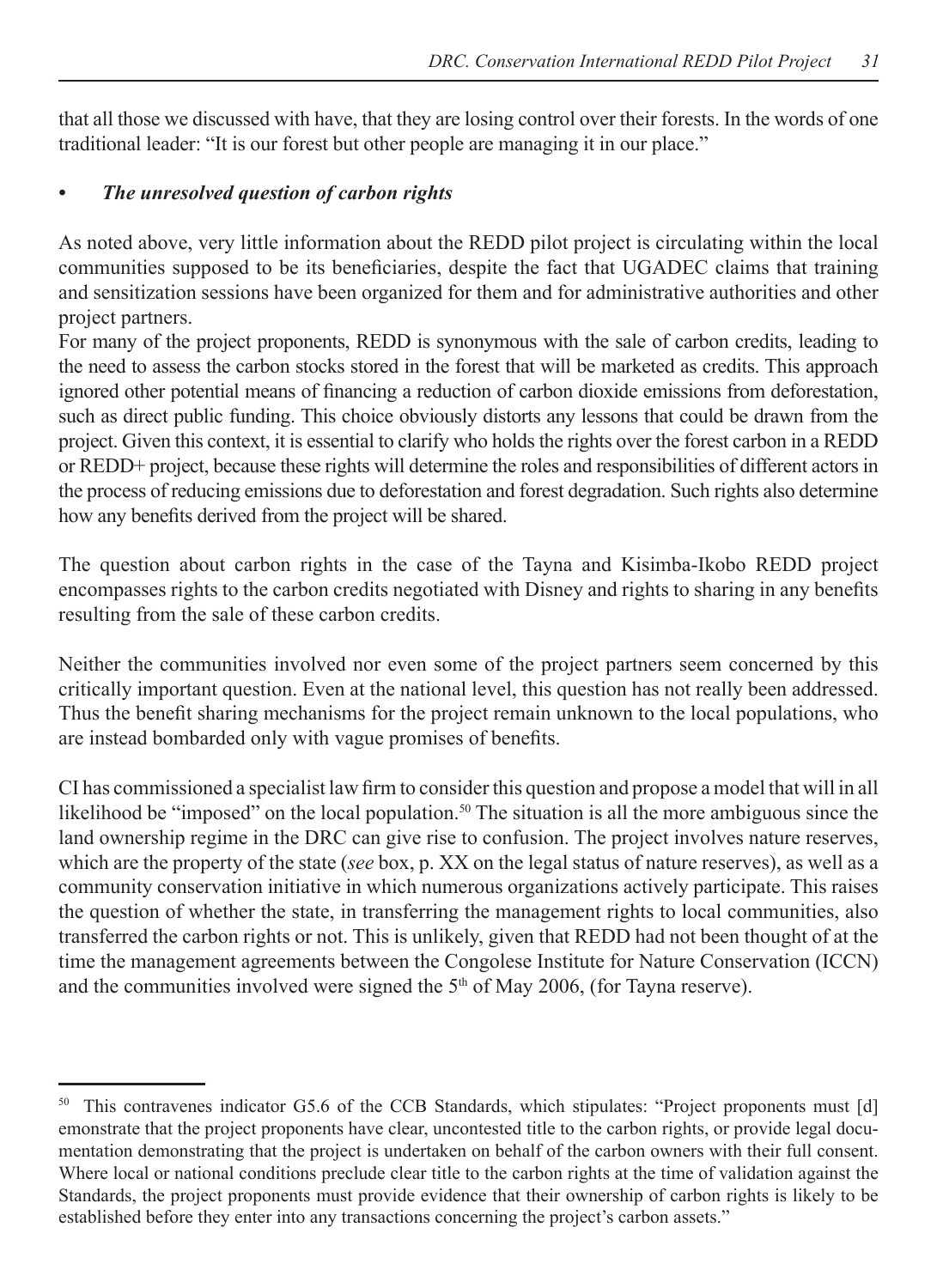Is the limited information made available to local communities and to the leaders of the bodies that represent them an indication that these communities will be denied their rights over the carbon and all related negotiations?

To whom does the responsibility fall for defining the mechanisms for the sharing of benefits, and what should be the basis for this definition?

These questions remain unanswered. Unless they are addressed, they could contain the seeds of further conflicts related to the sharing of benefits.

Of particular relevance here are reflections by Congolese jurist Jean Didier Mwakomokebi:<sup>51</sup>

*The integration of customary law in the Congolese legal system along with the recognition of* customary rights over natural resources create rights over the environmental services provided by *those natural resources, among them, forest carbon. The guarantees attached to customary rights (the right to consultation, the right to free, prior and informed consent, the right to a share of tevenues, the right to participate in decision making, etc.) also apply to all carbon-related markets*  $or$  arrangements in which the country may become involved. The contrary would entitle customary *landowners to take action against the implementation of any REDD mechanisms that would thwart their aspiration to share in the revenues, by virtue of Article 56 onwards of the constitution (the offences of pillage and high treason) and other provisions of Congolese positive law.* 

#### *• Marginaliz ation of women*

Women comprise an important section of the population. They are just as involved as men, if not more, in forest conservation, and are also responsible for ensuring the well-being of their families. For women, the forest represents an important source of income, through the sale of non-timber forest products. Women also depend on the forest as an essential source of food for their families. Projects initiated by external actors do not always give women the place they deserve in either consultation or implementation. The Tayna-Kisimba-Ikobo REDD project is no exception.

A women's association around the Tayna reserve has over 2,500 members and is represented in almost every village in the territory of Lubero. This association tackles, among other issues, malnutrition, education for girls, illiteracy, and deforestation and poaching. According to members we spoke with in Kasugho, the association does not receive any specific external support to pursue their goals. But when the Tayna reserve was created, they were sensitized about the importance of protecting the forest.

With regard to the REDD project, however, these women declared, "We have never heard of REDD." It would appear that women's rights in relation to forest resources and the Tayna gorilla reserve are of concern to very few actors. There are no visible actions being undertaken or planned to build women's capacity to defend their rights and their interests. One woman who lives on the border of the RPKI told us, "Women suffer horribly, it is important to specify what kind of assistance they are going to be given."

 $51$  http://www.immordc.net/details news.php?id=1248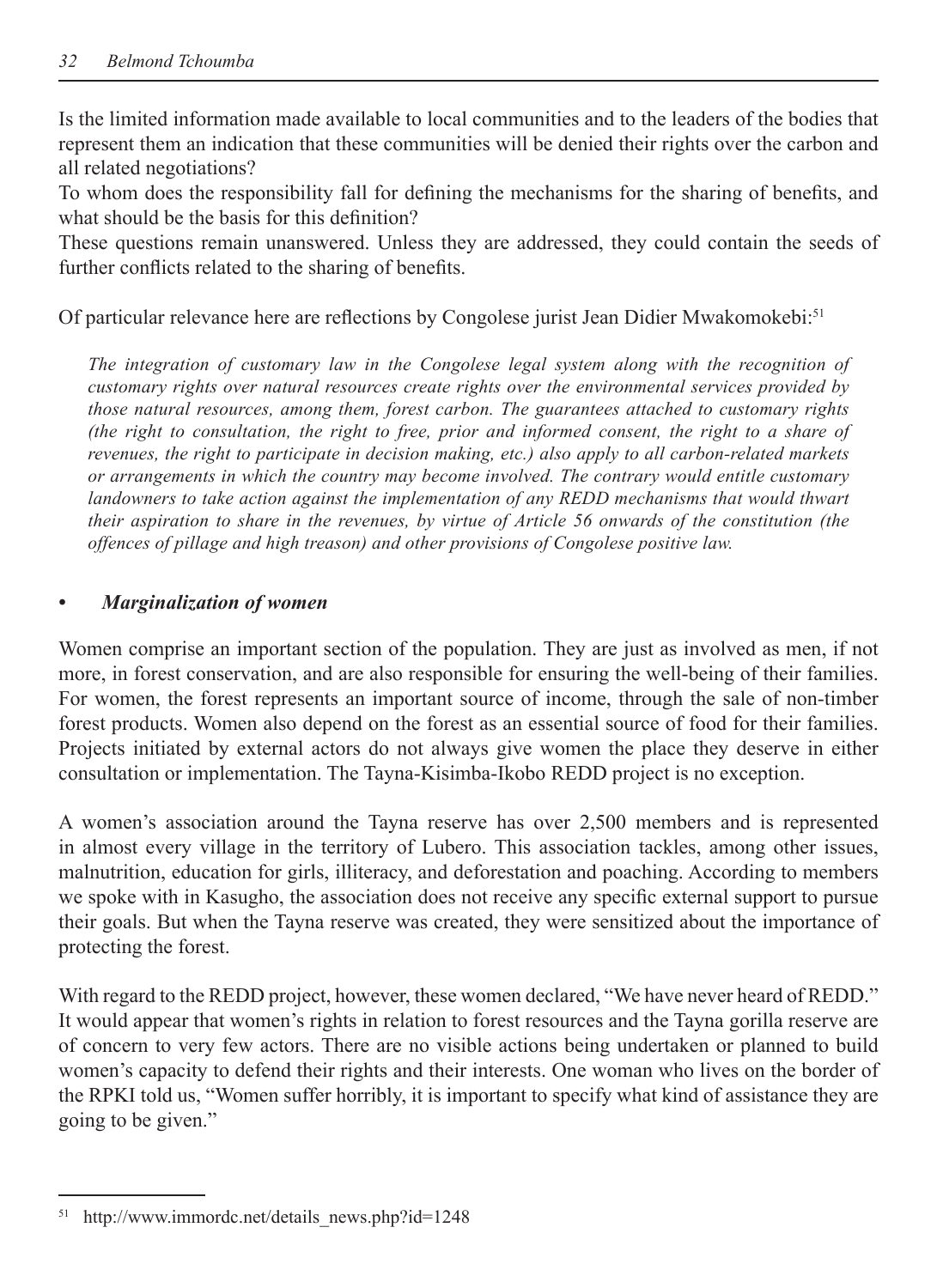Women, like all other members of the community, should participate in every stage of the project from the very beginning of the process. The fact that the project is still in its preparatory phase does not justify their marginalisation. In fact, such marginalisation gives us cause for concern to wonder more generally about the place and role of women in the REDD pilot project in the DRC. How will they be involved? What benefits are they entitled to receive? What are the potential risks posed by the project to the situation of women in particular?

# **Conclusion**

Conservation International has launched the first REDD pilot project in the Congo Basin in partnership with a US corporation, which plans to purchase the carbon credits derived from the project in the framework of the voluntary carbon market.

The project involves two nature reserves in the province of North Kivu in the Democratic Republic of Congo, comprising a total area of nearly 2,270 square kilometres. When these forests were designated as nature reserves, they came to form part of the public domain, as a result of which, the communities lost their customary ownership rights to these lands. The reserves represent an experiment in community conservation, with responsibilities for their management transferred from the state agency normally responsible for protected areas, ICCN, to organisations that represent the communities, namely RGT in the case of the Tayna reserve and RECOPRIBA for the Kisimba-Ikobo reserve. The management agreements between these so-called community organizations and the ICCN were signed prior to any discussions of the REDD process. Consequently, they contain no reference to this totally new mechanism, which is still being negotiated.

This REDD pilot project has inspired substantial interest because it is a so-called community project undertaken in supposedly community-managed areas. Community conservation implies that those responsible have real decision-making power over the management of their resources and over matters that concern them. But we have been able to confirm that the reality on the ground is utterly different. Local communities play a rather marginal role. They are scarcely informed about the project and have practically no participation in making major decisions regarding it. They seem to have more responsibilities than rights, at least in the REDD project. These communities, however, have many, perhaps excessive expectations, generated by the promises made in the sensitization campaigns aimed at them. But the mechanisms for sharing any eventual benefits of the REDD project have not been defined, nor a procedure identified for doing so. It is therefore likely that the local communities will be subjected once again to the dictates of their "partners" and the experts designated for this task. There is a lack of clarity regarding the rights over the carbon stocks that are the basis of the deal between CI and Walt Disney.

In Kisimba and Ikobo, the REDD project is being developed against a backdrop of social conflicts sparked by opposition to the creation of the Kisimba-Ikobo Primate Reserve itself. The establishment of the reserve stripped local communities of their customary rights over the land and forests within its borders. The public authorities, who have received countless letters expressing this opposition, must immediately address the protests voiced to them by local communities in order to prevent an escalation of the conflicts.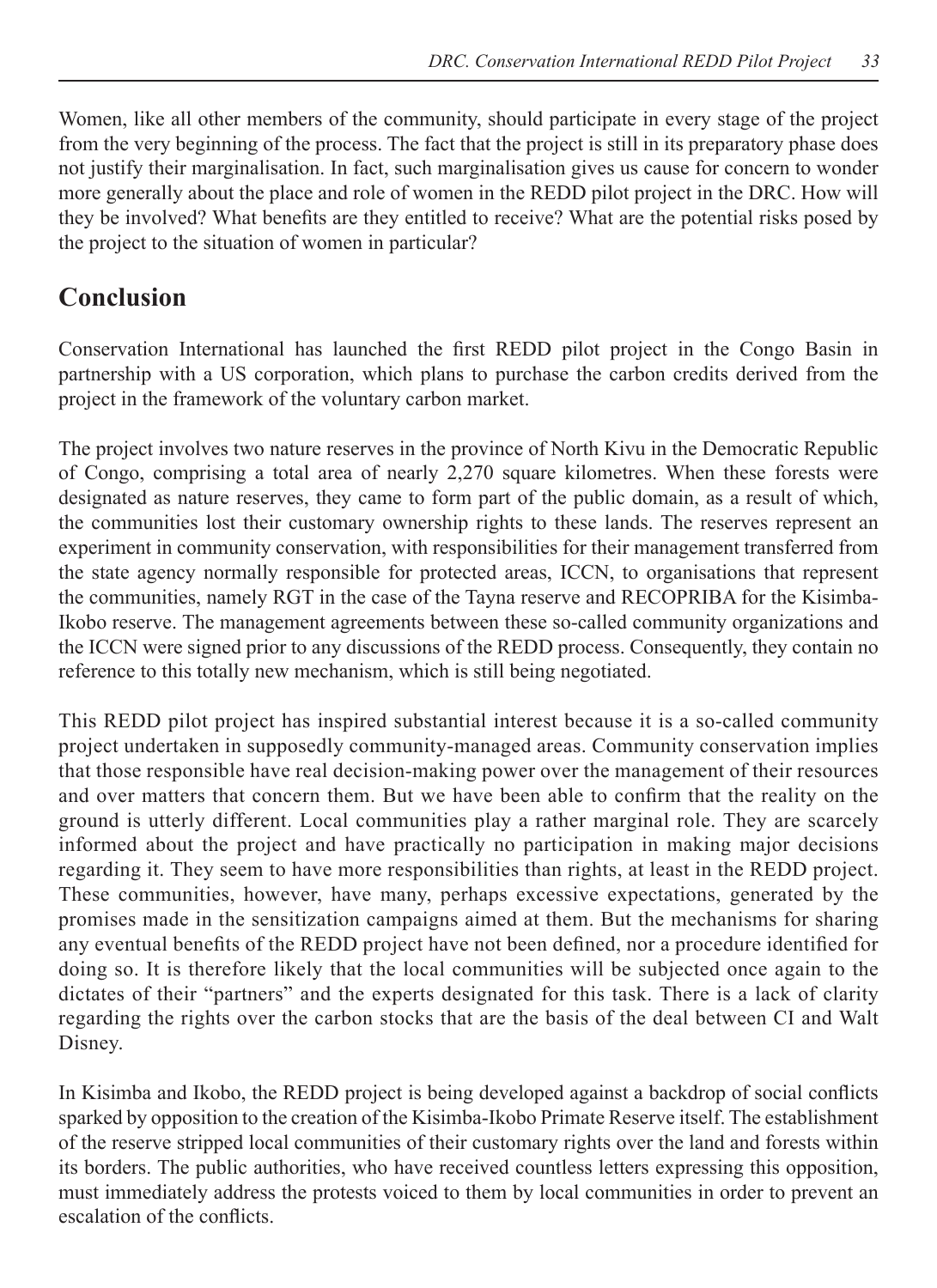The social impacts of the REDD project in terms of contributions to local development cannot be assessed while the project is still in its preparatory phase. But there is reason to fear that the supposed beneficiary communities will play only a marginal role in the decision-making process, regardless of their right to free, prior and informed consent. The situation of women is even more troubling, because they are even less informed than the men and therefore cannot express any opinions or demands.

Our research ultimately suggests that the REDD project as implemented on the Tayna and Kisimba-Ikobo reserves may well contribute to strengthening the large international organizations promoting the project, such as CI and DFGFI, to the detriment of local communities who are losing their rights and thus any control over their ancestral forests. These communities are likely to be left considerably weakened. Decisions related to the project are being made almost entirely without the knowledge of the local communities, who are supposedly meant to be the primary beneficiaries.

This case study reveals the risks of marginalizing local communities: in a process they do not understand, and in which they are not participating, some are being seduced by promises of massive development and personal gain, which they believe could change their lives.

All of these points highlight the difficulties entailed by implementing a REDD project in which the rights of local communities to their lands and forest resources are not guaranteed and protected. This is the root of the resistance of the communities in Kisimba and Ikobo who refuse to give up their lands for a project whose details are unclear.

These communities have opted instead to participate in the conservation of natural resources, and even in REDD, through community forests, as defined by the DRC's Forest Code. This strategy guarantees them greater control over the forests they own through customary rights. Until now, local communities have not received even timid support for this community forest approach from international conservation organizations. Only local organizations, following the example of Réseau CREF and its members, support local communities and people in seeking recognition and protection of their land and forest rights, given the fact that there is still no implementing legislation for the pertinent provisions of DRC's Forest Code.

This points to the urgent need for legislation implementing the Forest Code provisions related to local community forests to be adopted. With this legal status, local communities in North Kivu and elsewhere in the DRC could participate on a more equitable basis in preventing deforestation, and thus better contribute to conservation efforts and the fight against global warming.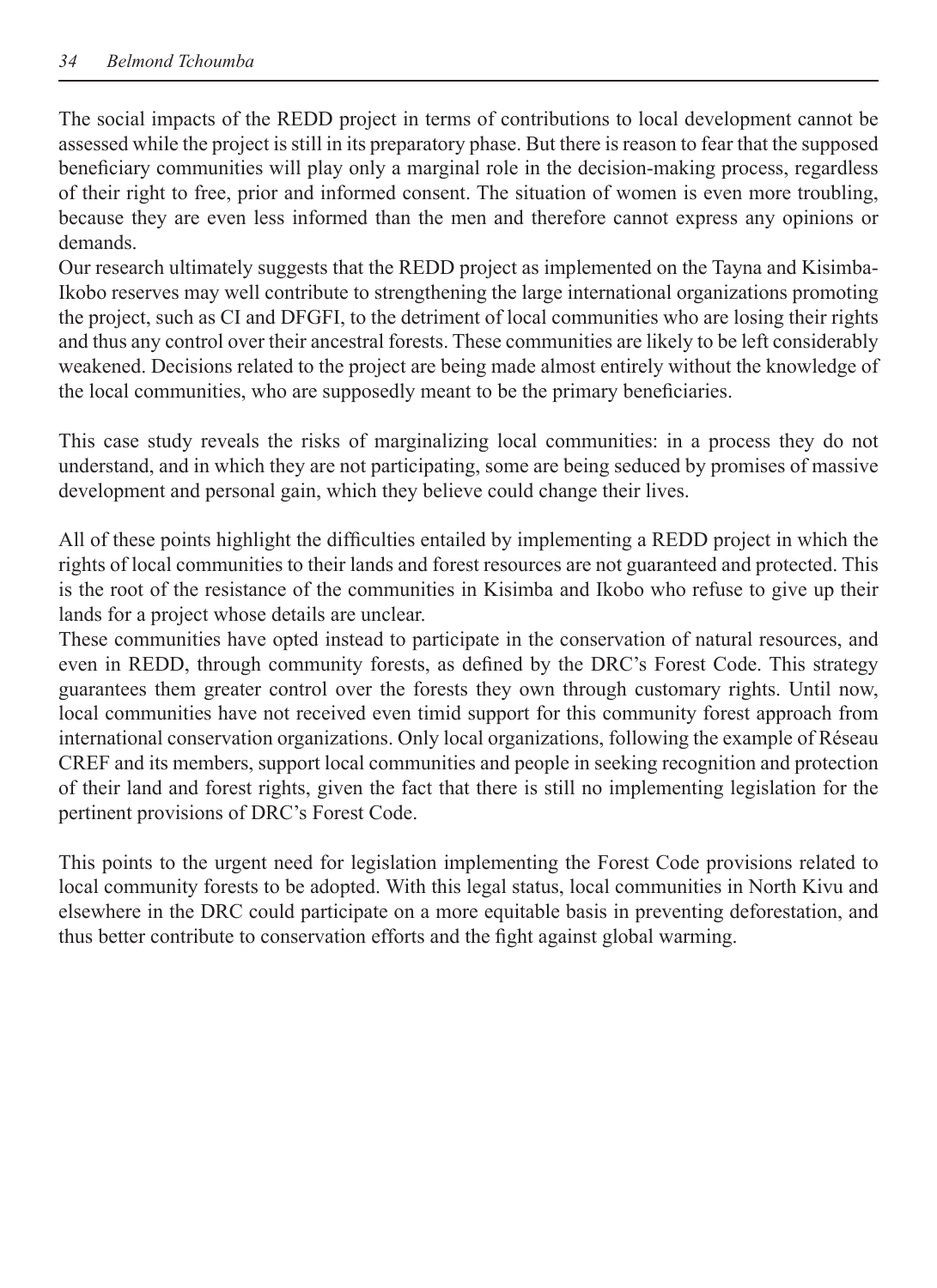

 $8.$  Children during class, in the uncomfortable *classrooms at the coastal villages - Walikali territory* 

 $8.$  Les enfants suivent leurs cours dans les salles de classe pas très confortables, dans les villages *tiveraines – Territoire de Walikali* 

*f*. The palm oil press is the unique *activity that generates revenues at the xillages* - Walikali territory

*9. La presse d'huile de palme constitue l'unique activité génératrice des revenues dans les xillages - Territoire de Walikali* 





10. Some vulnerable children, schooled *in the past with the support of the*  $a$ ssociation Objectif Brousse *df* France – Walikali territory

10. Quelques enfants vulnérables  $s$ colarisés jadis avec l'appui *fg"n'Qdlgevkh"Dtqwuug" de France – Territoire de Walikali* 

11. The state of the coastal school buildings of the walikali *community gorilla reserve - Walikali territory* 

*330 Il. L'Etat des bâtiments des écoles riveraines de la réserve communautaire des gorilles de walikali – Territoire de Walikali*